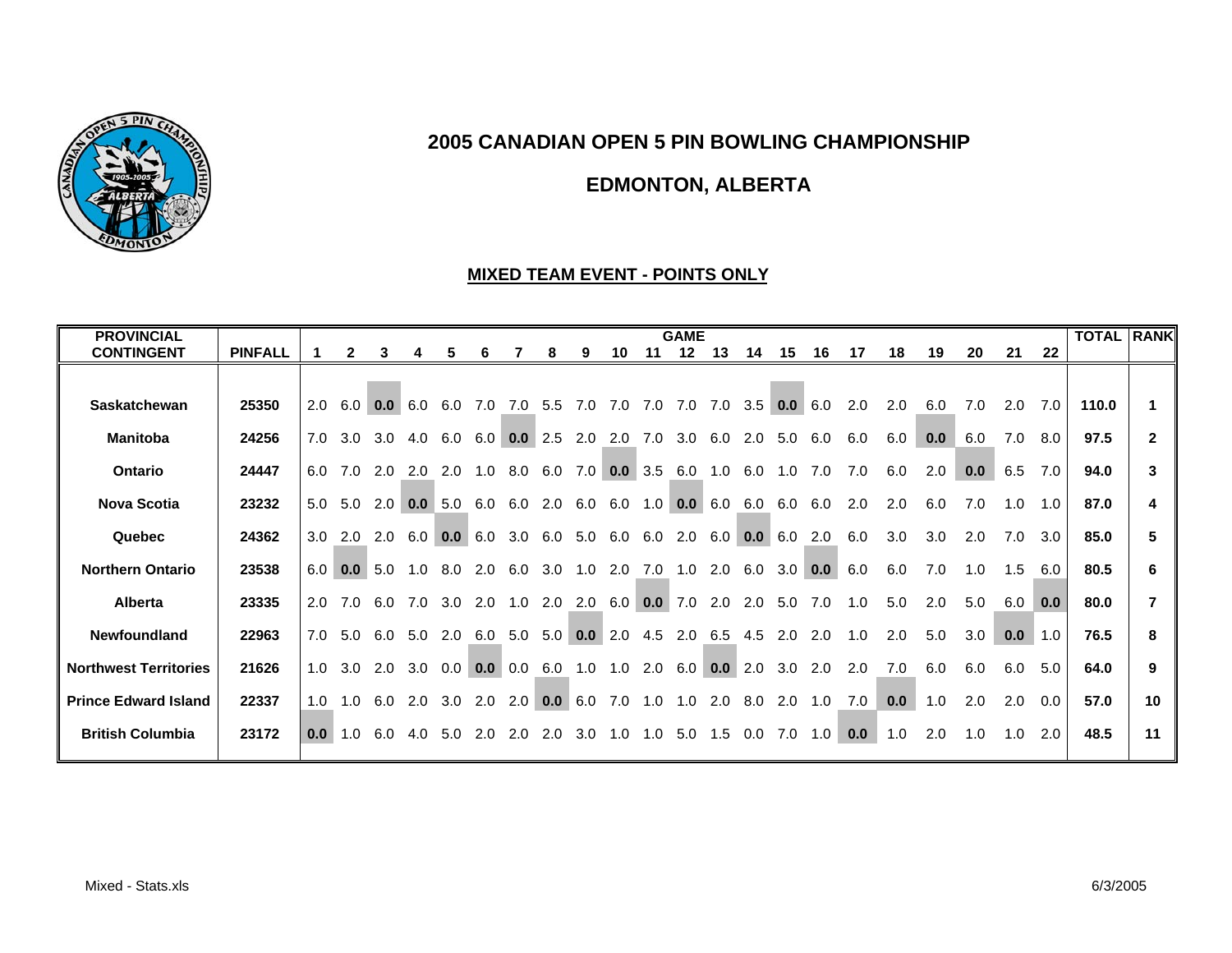

# **EDMONTON, ALBERTA**

#### **MIXED TEAM EVENT - POINTS ONLY**

### **MIXED TEAM STANDINGS - ALBERTA**

| <b>NAME</b>             |        |      |              |           |                |           |           |           |      |           |           |            | <b>GAME</b>  |           |           |           |           |      |      |           |           |           |            |       | <b>TOTAL AVERAGE</b> |
|-------------------------|--------|------|--------------|-----------|----------------|-----------|-----------|-----------|------|-----------|-----------|------------|--------------|-----------|-----------|-----------|-----------|------|------|-----------|-----------|-----------|------------|-------|----------------------|
|                         |        |      | $\mathbf{2}$ | 3         | 4              | 5         | 6         | 7         | 8    | 9         | 10        | 11         | 12           | 13        | 14        | 15        | 16        | 17   | 18   | 19        | 20        | 21        | 22         |       |                      |
| 341                     | Score  | 259  | 239          | 249       | 238            | 250       | 259       | 285       | 210  | 191       | 43        |            | 226          | 258       | 249       | 222       | 108       | 199  | 101  | 269       | 294       | 228       |            | 4377  | 236.6                |
| <b>Heather Wellman</b>  | Frames | 10   | 10           | 10        | 10             | 10        | 10        | 10        | 10   | 10        | 3         |            | 10           | 10        | 10        | 10        | 7         | 10   | 5    | 10        | 10        | 10        |            | 185   |                      |
|                         | Points | 0.0  | 1.0          | 1.0       | 1.0            | 0.0       | 1.0       | 1.0       | 1.0  | 0.0       | 0.0       |            | 1.0          | 1.0       | 0.0       | 0.0       | 0.0       | 0.0  | 0.0  | 1.0       | 1.0       | 0.0       |            | 10.0  |                      |
| 342                     | Score  | 56   | 240          | 50        | 254            | 288       | 212       | 224       | 158  | 132       | 128       |            | 205          | 22'       | 66        | 191       | 267       | 245  | 180  | 86        | 252       | 206       |            | 3661  | 221.9                |
| <b>Treena Neufeld</b>   | Frames | 4    | 10           | 3         | 10             | 10        | 10        | 10        | 5    |           | 7         |            | 10           | 10        | 4         | 10        | 10        | 10   | 10   | 5         | 10        | 10        |            | 165   |                      |
|                         | Points | 0.0  | 1.0          | 0.0       | 1.0            | 1.0       | 1.0       | 0.0       | 1.0  | 0.0       | 0.0       |            | 0.0          | 0.0       | 0.0       | 0.0       | 1.0       | 0.0  | 0.0  | 0.0       | 1.0       | 1.0       |            | 8.0   |                      |
| 343                     | Score  | 237  | 242          | 205       | 135            | 41        | 212       | 80        | 229  | 245       | 298       |            | 258          | 202       | 179       | 212       | 237       | 216  | 221  | 291       | 202       | 177       |            | 4119  | 221.5                |
| <b>Christine Linnen</b> | Frames | 10   | 10           | 10        | 8              | 3         | 10        | 5         | 10   | 10        | 10        |            | 10           | 10        | 10        | 10        | 10        | 10   | 10   | 10        | 10        | 10        |            | 186   |                      |
|                         | Points | 1.0  | 1.0          | 0.0       | 0.0            | 0.0       | 0.0       | 0.0       | 0.0  | 1.0       | 1.0       |            | 1.0          | 0.0       | 0.0       | 1.0       | 1.0       | 1.0  | 0.0  | 1.0       | 0.0       | 0.0       |            | 9.0   |                      |
| 344                     | Score  | 145  | $\Omega$     | 136       | 33             | 226       | 50        | 95        | 110  | 73        | 242       |            | 155          | 48        | 118       | 130       | 105       | 222  | 316  | 86        | 76        | $\Omega$  |            | 2366  | 223.2                |
| <b>Barry Urquhart</b>   | Frames | 6    | 0            | 7         | $\overline{2}$ | 10        | 4         | 5         | 5    | 3         | 10        |            | 6            | 3         | 6         |           | 3         | 10   | 10   | 5         | 4         | $\Omega$  |            | 106   |                      |
|                         | Points | 0.0  | 0.0          | 1.0       | 0.0            | 1.0       | 0.0       | 0.0       | 0.0  | 0.0       | 1.0       |            | 0.0          | 0.0       | 0.0       | 0.0       | 0.0       | 0.0  | 1.0  | 0.0       | 0.0       | 0.0       |            | 4.0   |                      |
| 345                     | Score  | 230  | 256          | 258       | 265            | 118       | 228       | 271       | 234  | 291       | 233       |            | 110          | 292       | 267       | 208       | 262       | 98   | 245  | 224       | 248       | 300       |            | 4638  | 248.0                |
| Mike Lacoursiere        | Frames | 10   | 10           | 10        | 10             |           | 10        | 10        | 10   | 10        | 10        |            | 4            | 10        | 10        | 10        | 10        | 6    | 10   | 10        | 10        | 10        |            | 187   |                      |
|                         | Points | 0.0  | 0.0          | 0.0       | 1.0            | 0.0       | 0.0       | 0.0       | 0.0  | 0.0       | 1.0       |            | 1.0          | 1.0       | 1.0       | 1.0       | 1.0       | 0.0  | 1.0  | 0.0       | 0.0       | 1.0       |            | 9.0   |                      |
| 346                     | Score  | 257  | 336          | 271       | 237            | 222       | 162       | 207       | 246  | 258       | 206       |            | $26^{\circ}$ | 150       | 226       | 75        | 238       | 60   | 87   | 246       | 120       | 309       |            | 4174  | 244.1                |
| Greg Amundson           | Frames | 10   | 10           | 10        | 10             | 10        | 6         | 10        | 10   | 10        | 10        |            | 10           |           | 10        | 3         | 10        | 4    | 5    | 10        | 6         | 10        |            | 171   |                      |
|                         | Points | 1.0  | 1.0          | 1.0       | 1.0            | 1.0       | 0.0       | 0.0       | 0.0  | 0. ا      | 0.0       |            | 1.0          | 0.0       | 1.0       | 0.0       | 1.0       | 0.0  | 0.0  | 0.0       | 0.0       | 1.0       |            | 10.0  |                      |
| <b>Total Score</b>      |        | 1184 | 1313         | 1169      | 1162           | 1145      | 1123      | 1162      | 1187 | 1190      | 1150      | 0          | 1215         | 1171      | 1105      | 1038      | 1217      | 1040 | 1150 | 1202      | 1192      | 1220      | 0          | 23335 | 233.4                |
| <b>Total Frames</b>     |        | 50   | 50           | 50        | 50             | 50        | 50        | 50        | 50   | 50        | 50        | 0          | 50           | 50        | 50        | 50        | 50        | 50   | 50   | 50        | 50        | 50        | 0          | 1000  |                      |
| <b>Match Points</b>     |        | 2.0  | 4.0          | 3.0       | 4.0            | 3.0       | 2.0       | 1.0       | 2.0  | 2.0       | 3.0       | 0.0        | 4.0          | 2.0       | 2.0       | 2.0       | 4.0       | 1.0  | 2.0  | 2.0       | 2.0       | 3.0       | 0.0        | 50.0  |                      |
| <b>Game Points</b>      |        | 0.0  | 3.0          | 3.0       | 3.0            | 0.0       | 0.0       | 0.0       | 0.0  | 0.0       | 3.0       | 0.0        | 3.0          | 0.0       | 0.0       | 3.0       | 3.0       | 0.0  | 3.0  | 0.0       | 3.0       | 3.0       | 0.0        | 30.0  |                      |
| <b>Total Points</b>     |        | 2.0  | 7.0          | 6.0       | 7.0            | 3.0       | 2.0       | 1.0       | 2.0  | 2.0       | 6.0       | 0.0        | 7.0          | 2.0       | 2.0       | 5.0       | 7.0       | 1.0  | 5.0  | 2.0       | 5.0       | 6.0       | 0.0        | 80.0  |                      |
| <b>Opponents</b>        |        | ON   | <b>BC</b>    | <b>NT</b> | <b>NO</b>      | <b>NS</b> | <b>MB</b> | <b>SK</b> | QC   | <b>PE</b> | <b>NL</b> | <b>BYE</b> | <b>NO</b>    | <b>MB</b> | <b>NS</b> | <b>NT</b> | <b>BC</b> | ON   | QC   | <b>SK</b> | <b>NL</b> | <b>PE</b> | <b>BYE</b> |       |                      |
| <b>Total Score</b>      |        | 1257 | 1120         | 1034      | 1094           | 210       | 140       | 239       | 1274 | 335       | 988       | 0          | 1080         | 242       | 229       | 1035      | 166       | 196  | 1087 | 281       | 148       | 1126      | O          | 23281 |                      |
| <b>Total Points Won</b> |        | 6    |              |           |                | 5         | 6         |           | 6    | 6         |           | 0          |              | 6         | 6         | 3         |           |      | 3    | 6         | 3         | 2         | ∩          | 80.0  |                      |

**COACH**

**<sup>340</sup> Dwight Anderson**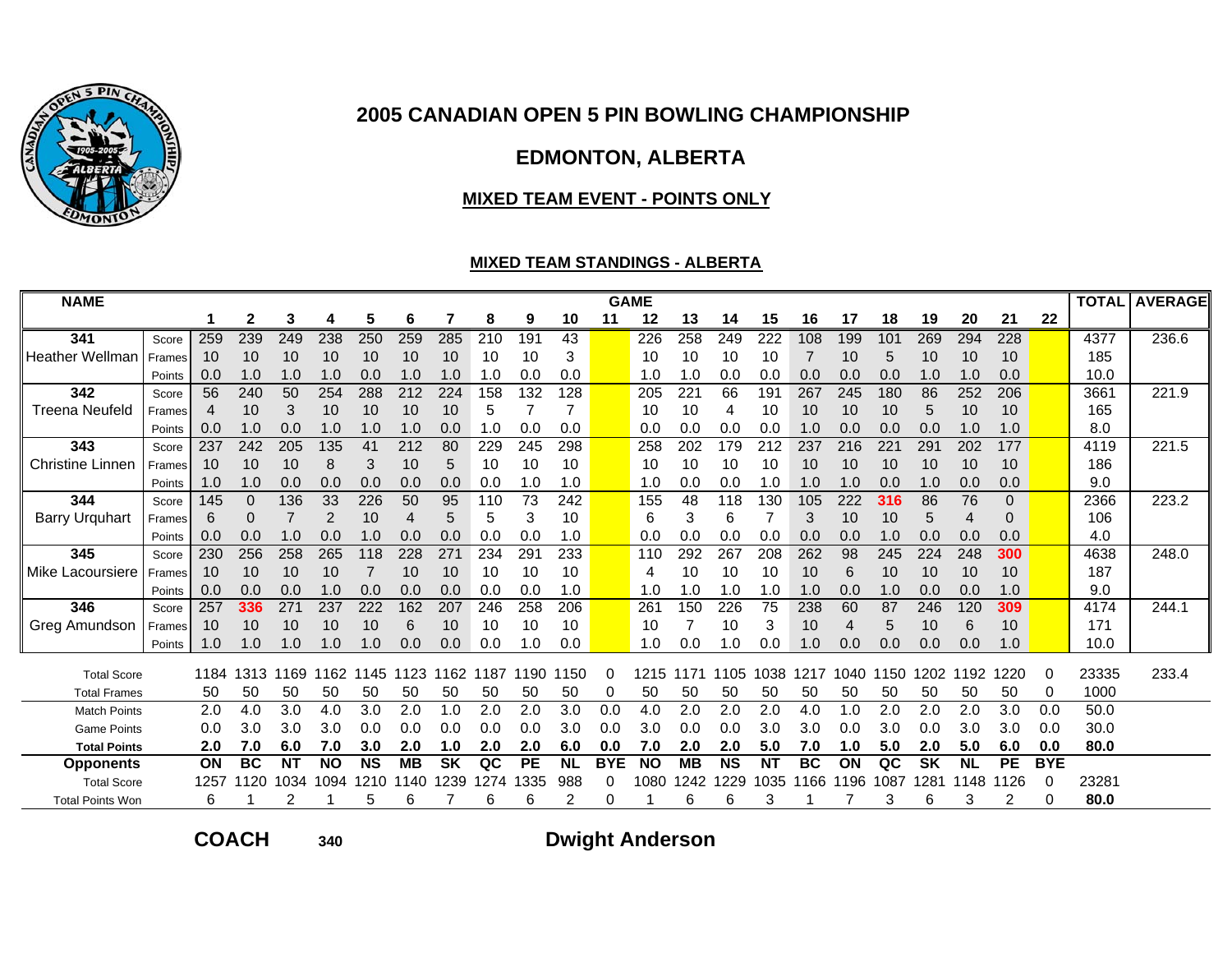

# **EDMONTON, ALBERTA**

#### **MIXED TEAM EVENT - POINTS ONLY**

### **MIXED TEAM STANDINGS - BRITISH COLUMBIA**

| <b>NAME</b>             |        |            |             |      |           |                  |                 |           |           |      |           |           | <b>GAME</b> |           |           |      |      |            |                |           |           |      |           | <b>TOTAL</b> | <b>AVERAGE</b> |
|-------------------------|--------|------------|-------------|------|-----------|------------------|-----------------|-----------|-----------|------|-----------|-----------|-------------|-----------|-----------|------|------|------------|----------------|-----------|-----------|------|-----------|--------------|----------------|
|                         |        |            | $\mathbf 2$ | 3    | 4         | 5                | 6               | 7         | 8         | 9    | 10        | 11        | 12          | 13        | 14        | 15   | 16   | 17         | 18             | 19        | 20        | 21   | 22        |              |                |
| 241                     | Score  |            | 73          | 85   | 257       | $\overline{218}$ | $\overline{58}$ | 73        | 76        | 190  | 0         | 68        | 152         | 13        | 224       | 245  | 261  |            | 212            | 85        | 245       | 209  | 60        | 2804         | 219.1          |
| Debbie Neff             | Frames |            | 5           | 5    | 10        | 10               | 4               | 4         | 3         | 9    | 0         | 3         | 6           |           | 10        | 10   | 10   |            | 10             | 4         | 10        | 10   | 4         | 128          |                |
|                         | Points |            | 0.0         | 0.0  | 0.0       | 0.0              | 0.0             | 0.0       | 0.0       | 1.0  | 0.0       | 0.0       | 0.0         | 0.0       | 0.0       | 1.0  | 1.0  |            | 0.0            | 0.0       | 1.0       | 0.0  | 0.0       | 4.0          |                |
| 242                     | Score  |            | 211         | 183  | 288       | 233              | 226             | 181       | 136       | 8    | 267       | 125       | 86          | 201       | 89        | 231  | 247  |            | 207            | 93        | 63        | 198  | 167       | 3440         | 212.3          |
| Jennie Inkster          | Frames |            | 10          | 10   | 10        | 10               | 10              | 10        | 7         |      | 10        |           | 4           | 9         | 5         | 10   | 10   |            | 10             | 6         | 3         | 10   | 10        | 162          |                |
|                         | Points |            | 0.0         | 1.0  | 1.0       | 1.0              | 1.0             | 1.0       | 0.0       | 0.0  | 0.0       | 0.0       | 0.0         | 0.0       | 0.0       | 0.0  | 0.0  |            | 0.0            | 0.0       | 0.0       | 0.0  | 0.0       | 5.0          |                |
| 243                     | Score  |            | 103         | 93   | 67        | 220              | 252             | 116       | 237       | 225  | 254       | 284       | 220         | 237       | 81        | 0    | 78   |            | 72             | 231       | 216       | 91   | 226       | 3303         | 221.7          |
| Sandra Bellon           | Frames |            | 5           | 5    | 4         | 10               | 10              | 6         | 10        | 10   | 10        | 10        | 10          | 10        | 5         | 0    | 4    |            | $\overline{4}$ | 10        | 10        | 6    | 10        | 149          |                |
|                         | Points |            | 0.0         | 0.0  | 0.0       | 0.0              | 0.0             | 0.0       | 1.0       | 0.0  | 1.0       | 1.0       | 0.0         | 0.0       | 0.0       | 0.0  | 0.0  |            | 0.0            | 1.0       | 0.0       | 0.0  | 0.0       | 4.0          |                |
| 244                     | Score  |            | 226         | 315  | 218       | 0                | 165             | 232       | 260       | 208  | 179       | 239       | 217         | 226       | 253       | 280  | 115  |            | 216            | 300       | 116       | 187  | 115       | 4067         | 232.4          |
| <b>Chris Richet</b>     | Frames |            | 10          | 10   | 10        | 0                | 6               | 10        | 10        | 10   | 10        | 10        | 10          | 10        | 10        | 10   | 6    |            | 10             | 10        |           | 10   | 6         | 175          |                |
|                         | Points |            | 0.0         | 1.0  | 0.0       | 0.0              | 1.0             | 1.0       | 1.0       | 0.0  | 0.0       | 0.0       | 0.0         | 0.0       | 0.0       | 1.0  | 0.0  |            | 0.0            | 1.0       | 0.0       | 0.0  | 0.0       | 6.0          |                |
| 245                     | Score  |            | 236         | 261  | 239       | 336              | 220             | 252       | 229       | 328  | 191       | 220       | 282         | 248       | 258       | 250  | 216  |            | 366            | 196       | 188       | 100  | 276       | 4892         | 252.2          |
| Ken Kelly               | Frames |            | 10          | 10   | 10        | 10               | 10              | 10        | 10        | 10   | 10        | 10        | 10          | 10        | 10        | 10   | 10   |            | 10             | 10        | 10        | 4    | 10        | 194          |                |
|                         | Points |            | 0.0         | 1.0  | 0.0       | 1.0              | 0.0             | 0.0       | 0.0       | 1.0  | 0.0       | 0.0       | 1.0         | 1.0       | 0.0       | 1.0  | 0.0  |            | 1.0            | 0.0       | 0.0       | 0.0  | 1.0       | 8.0          |                |
| 246                     | Score  |            | 27'         | 275  | 96        | 239              | 241             | 215       | 31'       | 31'  | 209       | 229       | 31'         | 232       | 204       | 251  | 249  |            | 91             | 223       | 219       | 220  | 269       | 4666         | 243.0          |
| Steve Robson            | Frames |            | 10          | 10   | 6         | 10               | 10              | 10        | 10        | 10   | 10        | 10        | 10          | 10        | 10        | 10   | 10   |            | 6              | 10        | 10        | 10   | 10        | 192          |                |
|                         | Points |            | 1.0         | 0.0  | 0.0       | 0.0              | 0.0             | 0.0       | 0.0       | 1.0  | 0.0       | 0.0       | 1.0         | 0.5       | 0.0       | 1.0  | 0.0  |            | 0.0            | 0.0       | 0.0       | 1.0  | 1.0       | 6.5          |                |
| <b>Total Score</b>      |        | 0          | 1120        | 1212 | 1165      | 1246             | 1162            | 1069      | 1249      | 1270 | 1100      | 1165      | 1268        | 1157      | 1109      | 1257 | 166  | 0          | 1164           | 1128      | 1047      | 1005 | 1113      | 23172        | 231.7          |
| <b>Total Frames</b>     |        | 0          | 50          | 50   | 50        | 50               | 50              | 50        | 50        | 50   | 50        | 50        | 50          | 50        | 50        | 50   | 50   | 0          | 50             | 50        | 50        | 50   | 50        | 1000         |                |
| <b>Match Points</b>     |        | 0.0        | 1.0         | 3.0  | 1.0       | 2.0              | 2.0             | 2.0       | 2.0       | 3.0  | 1.0       | 1.0       | 2.0         | 1.5       | 0.0       | 4.0  | 1.0  | 0.0        | 1.0            | 2.0       | 1.0       | 1.0  | 2.0       | 33.5         |                |
| <b>Game Points</b>      |        | 0.0        | 0.0         | 3.0  | 3.0       | 3.0              | 0.0             | 0.0       | 0.0       | 0.0  | 0.0       | 0.0       | 3.0         | 0.0       | 0.0       | 3.0  | 0.0  | 0.0        | 0.0            | 0.0       | 0.0       | 0.0  | 0.0       | 15.0         |                |
| <b>Total Points</b>     |        | 0.0        | 1.0         | 6.0  | 4.0       | 5.0              | 2.0             | 2.0       | 2.0       | 3.0  | 1.0       | 1.0       | 5.0         | 1.5       | 0.0       | 7.0  | 1.0  | 0.0        | 1.0            | 2.0       | 1.0       | 1.0  | 2.0       | 48.5         |                |
| <b>Opponents</b>        |        | <b>BYE</b> | AB          | ON   | <b>MB</b> | <b>PE</b>        | <b>NL</b>       | <b>NS</b> | <b>NT</b> | QC   | <b>SK</b> | <b>NO</b> | <b>MB</b>   | <b>NL</b> | <b>PE</b> | ON   | AB   | <b>BYE</b> | <b>NT</b>      | <b>NS</b> | <b>SK</b> | QC   | <b>NO</b> |              |                |
| <b>Total Score</b>      |        | 0          | 1313        | 1162 | 159       | 106              | 1253            | 102       | 1291      | 280  | 359       | 353       | 1213        | 267       | 335       | 130  | 1217 |            | 175            | 196       | 343       | 1240 | 1135      | 24629        |                |
| <b>Total Points Won</b> |        | 0          |             | 2    | 4         | 3                | 6               | 6         | 6         | 5    |           |           | 3           | 6.5       | 8         |      |      | 0          |                | 6         |           |      | 6         | 111.5        |                |

**<sup>240</sup> Tammy Marino**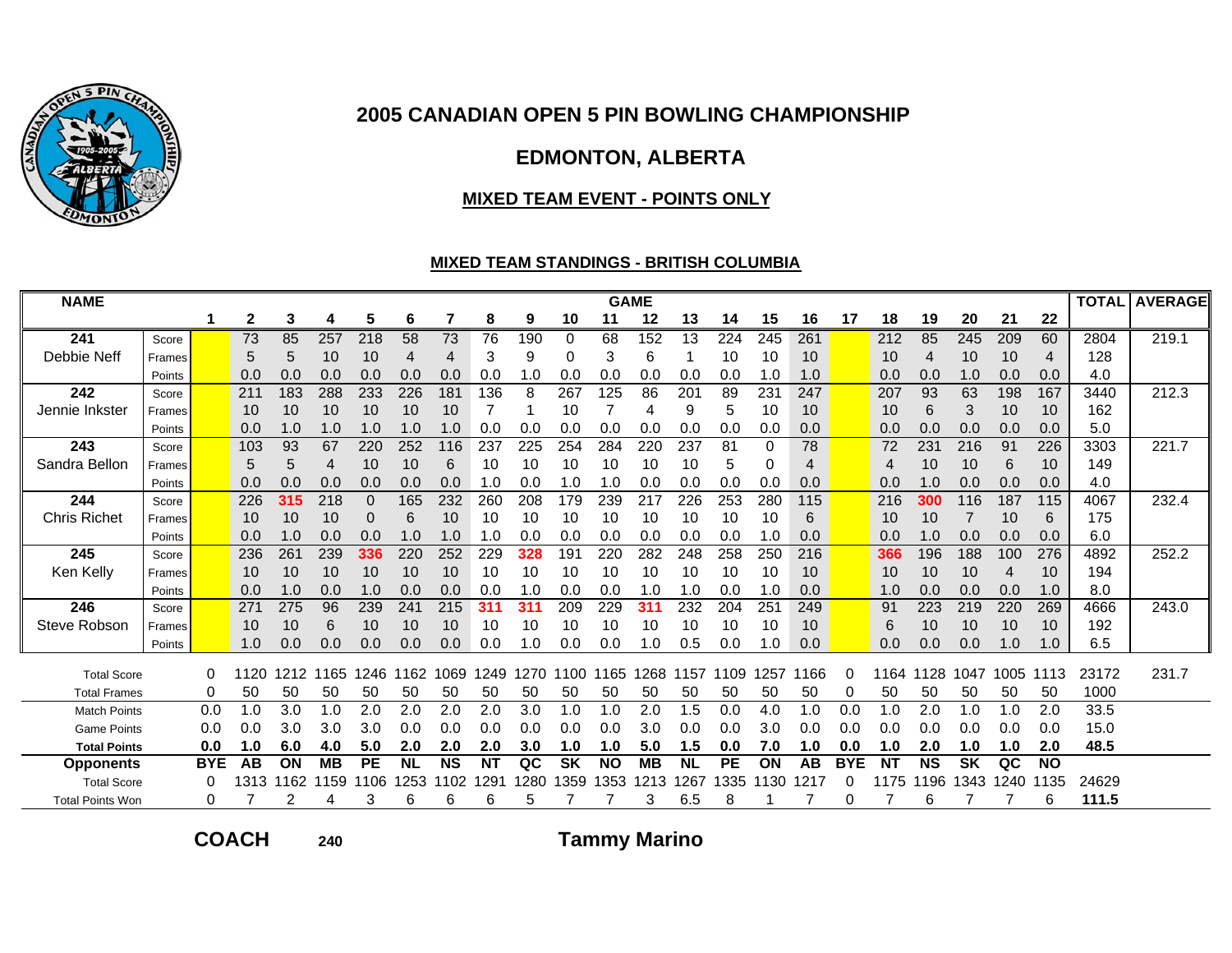

# **EDMONTON, ALBERTA**

#### **MIXED TEAM EVENT - POINTS ONLY**

#### **MIXED TEAM STANDINGS - MANITOBA**

| <b>NAME</b>             |         |           |                  |           |                 |      |           |            |           |           |            |           | <b>GAME</b> |           |          |           |           |                  |                |            |                |           |           |       | <b>TOTAL AVERAGE</b> |
|-------------------------|---------|-----------|------------------|-----------|-----------------|------|-----------|------------|-----------|-----------|------------|-----------|-------------|-----------|----------|-----------|-----------|------------------|----------------|------------|----------------|-----------|-----------|-------|----------------------|
|                         |         |           | 2                | 3         | 4               | 5    | 6         | 7          | 8         | 9         | 10         | 11        | 12          | 13        | 14       | 15        | 16        | 17               | 18             | 19         | 20             | 21        | 22        |       |                      |
| 541                     | Score   | 270       | $\overline{216}$ | 95        | $\overline{57}$ | 0    | 143       |            | 212       | 219       | 0          | 210       | 258         | 282       | 236      | 295       | 85        | 260              | 256            |            | 72             | 143       | 221       | 3530  | 233.8                |
| Chris Monchak           | Frames  | 10        | 10               | 5         | 4               | 0    | 6         |            | 10        | 10        | 0          | 10        | 10          | 10        | 10       | 10        | 6         | 10               | 10             |            | 5              | 5         | 10        | 151   |                      |
|                         | Points  | 1.0       | 1.0              | 1.0       | 0.0             | 0.0  | 0.0       |            | 1.0       | 1.0       | 0.0        | 0.0       | 1.0         | 0.0       | 0.0      | 1.0       | 0.0       | 1.0              | 1.0            |            | 0.0            | 1.0       | 1.0       | 11.0  |                      |
| 542                     | Score   | 70        | 251              | 93        | 142             | 219  | 58        |            | 69        | 219       | 162        | 0         | 0           | 250       | 221      | 0         | 330       | 107              | 205            |            | 237            | 230       | 230       | 3093  | 219.4                |
| <b>Barb Kowalchuk</b>   | Frames  | 5         | 10               | 5         | 6               | 10   | 4         |            | 5         | 10        | 10         | 0         | $\Omega$    | 10        | 10       | 0         | 10        | 6                | 10             |            | 10             | 10        | 10        | 141   |                      |
|                         | Points  | 0.0       | 0.0              | 0.0       | 0.0             | 1.0  | 0.0       |            | 0.0       | 0.0       | 0.0        | 0.0       | 0.0         | 1.0       | 0.0      | 0.0       | 1.0       | 0.0              | 0.0            |            | 1.0            | 1.0       | 1.0       | 6.0   |                      |
| 543                     | Score   | 230       | 81               | 269       | 229             | 233  | 242       |            | 116       | 271       | 230        | 319       | 226         | 0         | $\Omega$ | 265       | 206       | 244              | 269            |            | 237            | 74        | 116       | 3857  | 241.1                |
| Karen Born              | Framesl | 10        | 5                | 10        | 10              | 10   | 10        |            | 5         | 10        | 10         | 10        | 10          | 0         | 0        | 10        | 10        | 10               | 10             |            | 10             | 5         | 5         | 160   |                      |
|                         | Points  | 1.0       | 0.0              | 1.0       | 1.0             | 1.0  | 1.0       |            | 0.0       | .0        | 0.0        | 1.0       | 1.0         | 0.0       | 0.0      | 1.0       | 1.0       | 1.0              | 1.0            |            | 0.0            | 0.0       | 0.0       | 12.0  |                      |
| 544                     | Score   | 230       | 229              | 215       | 244             | 368  | 228       |            | 178       | 140       | 195        | 258       | 258         | 235       | 275      | 188       | 271       | 230              | 35             |            | 330            | 256       | 165       | 4528  | 248.8                |
| <b>Robert Shanas</b>    | Frames  | 10        | 10               | 10        | 10              | 10   | 10        |            | 10        | 5         | 10         | 10        | 10          | 10        | 10       | 10        | 10        | 10               | $\overline{2}$ |            | 10             | 10        | 5         | 182   |                      |
|                         | Points  | 1.0       | 1.0              | 0.0       | 1.0             | 1.0  | 1.0       |            | 0.0       | 0.0       | 0.0        | 1.0       | 1.0         | 0.0       | 0.0      | 0.0       | 0.0       | 0.0              | 0.0            |            | 0 <sub>c</sub> | 1.0       | 1.0       | 9.0   |                      |
| 545                     | Score   | 315       | 207              | 255       | 202             | 181  | 291       |            | 312       | 212       | 341        | 291       | 227         | 235       | 270      | 255       | 305       | 305              | 237            |            | 304            | 323       | 236       | 5304  | 265.2                |
| Geoff Born              | Frames  | 10        | 10               | 10        | 10              | 10   | 10        |            | 10        | 10        | 10         | 10        | 10          | 10        | 10       | 10        | 10        | 10               | 10             |            | 10             | 10        | 10        | 200   |                      |
|                         | Points  | 1.0       | 1.0              | 1.0       | 1.0             | 0.0  | 1.0       |            | 1.0       | 0.0       | 1.0        | 1.0       | 0.0         | 1.0       | 1.0      | 0.0       | 1.0       | 1.0              | 1.0            |            | 1.0            | 1.0       | 1.0       | 16.0  |                      |
| 546                     | Score   | 141       | 110              | 227       | 285             | 221  | 178       |            | 204       | 86        | 273        | 296       | 244         | 240       | 217      | 175       | 71        | 83               | 151            |            | 143            | 300       | 299       | 3944  | 237.6                |
| Randy French            | Framesl | 5         | 5                | 10        | 10              | 10   | 10        |            | 10        | 5         | 10         | 10        | 10          | 10        | 10       | 10        | 4         | $\boldsymbol{4}$ | 8              |            | 5              | 10        | 10        | 166   |                      |
|                         | Points  | 0.0       | 0.0              | 0.0       | 1.0             | 0.0  | 0.0       |            | 0.5       | 0.0       | $\cdot$ .0 | 1.0       | 0.0         | 1.0       | 0. ا     | 0.0       | 0.0       | 0.0              | 0.0            |            | 1.0            | 0.0       | 1.0       | 7.5   |                      |
| <b>Total Score</b>      |         | 1256      | 1094             | 1154      | 159             | 1222 | 1140      | O          | 1091      | 1147      | 1201       | 1374      | 1213        | 1242      | 1219     | 1178      | 1268      | 1229             | 1153           | 0          | 1323           | 1326      | 1267      | 24256 | 242.6                |
| <b>Total Frames</b>     |         | 50        | 50               | 50        | 50              | 50   | 50        | 0          | 50        | 50        | 50         | 50        | 50          | 50        | 50       | 50        | 50        | 50               | 50             | 0          | 50             | 50        | 50        | 1000  |                      |
| <b>Match Points</b>     |         | 4.0       | 3.0              | 3.0       | 4.0             | 3.0  | 3.0       | 0.0        | 2.5       | 2.0       | 2.0        | 4.0       | 3.0         | 3.0       | 2.0      | 2.0       | 3.0       | 3.0              | 3.0            | 0.0        | 3.0            | 4.0       | 5.0       | 61.5  |                      |
| <b>Game Points</b>      |         | 3.0       | 0.0              | 0.0       | 0.0             | 3.0  | 3.0       | 0.0        | 0.0       | 0.0       | 0.0        | 3.0       | 0.0         | 3.0       | 0.0      | 3.0       | 3.0       | 3.0              | 3.0            | 0.0        | 3.0            | 3.0       | 3.0       | 36.0  |                      |
| <b>Total Points</b>     |         | 7.0       | 3.0              | 3.0       | 4.0             | 6.0  | 6.0       | 0.0        | $2.5\,$   | 2.0       | 2.0        | 7.0       | 3.0         | 6.0       | 2.0      | 5.0       | 6.0       | 6.0              | 6.0            | 0.0        | 6.0            | 7.0       | 8.0       | 97.5  |                      |
| <b>Opponents</b>        |         | <b>NT</b> | <b>NL</b>        | <b>NO</b> | <b>BC</b>       | ON   | <b>AB</b> | <b>BYE</b> | <b>SK</b> | <b>NS</b> | QC         | <b>PE</b> | <b>BC</b>   | <b>AB</b> | ON       | <b>NO</b> | <b>NL</b> | <b>NT</b>        | <b>SK</b>      | <b>BYE</b> | QC             | <b>NS</b> | <b>PE</b> |       |                      |
| <b>Total Score</b>      |         | 980       | 1096             | 1218      | 165             | 204  | 1123      | 0          | 1237      | 1193      | 1327       | 1028      | 1268        |           | 1261     | 1162      | 1222      | 1050             | 1066           | 0          | 1294           | 1157      | 971       | 23193 |                      |
| <b>Total Points Won</b> |         |           | 5                | 5         | 4.0             | 2.0  | 2.0       | 0.0        | 5.5       | 6.0       | 6.0        | 1.0       | 5.0         | 2.0       | 6.0      | 3.0       | 2.0       | 2.0              | 2.0            | 0.0        | 2.0            | 1.0       | 0.0       | 62.5  |                      |

**COACH**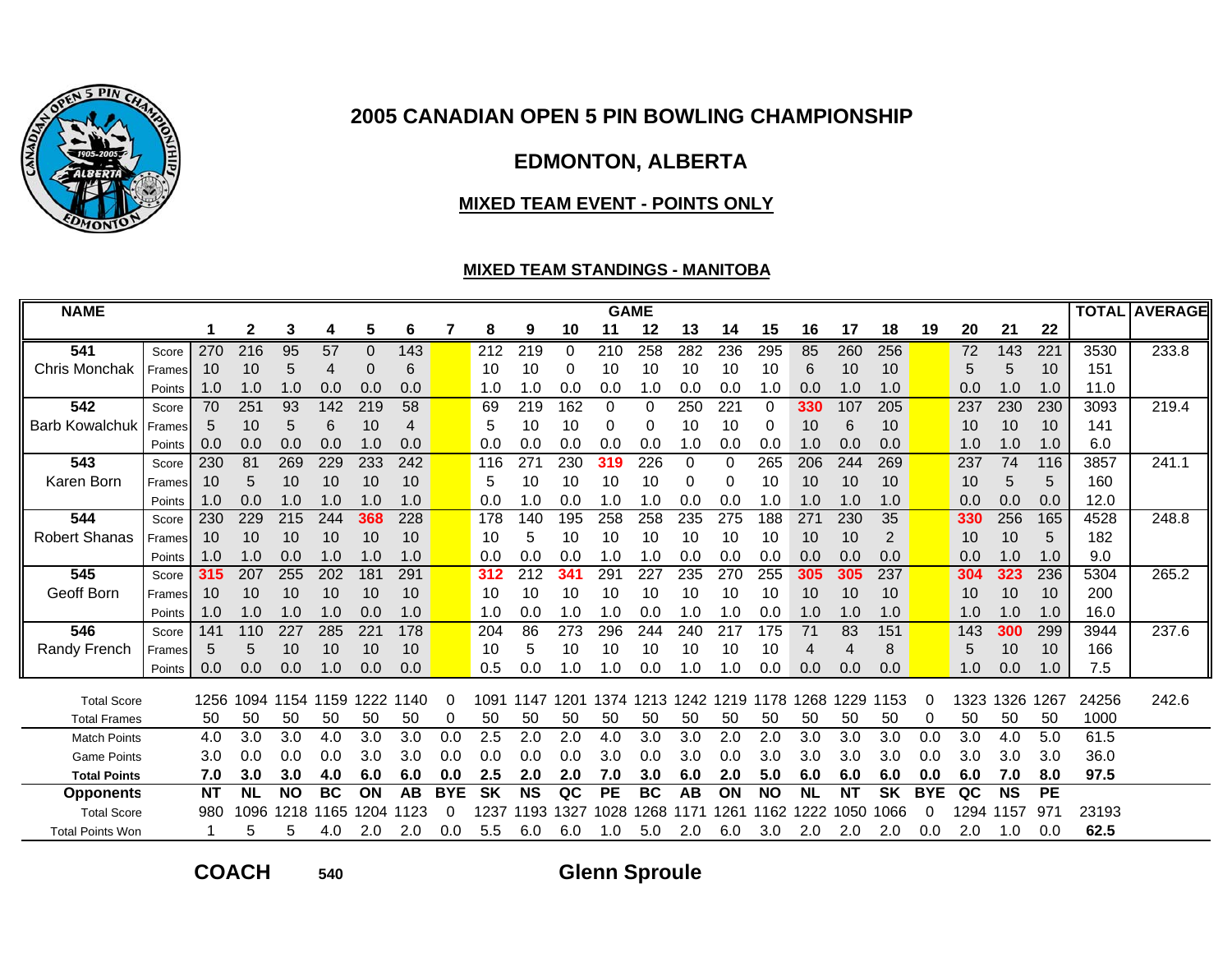

# **EDMONTON, ALBERTA**

#### **MIXED TEAM EVENT - POINTS ONLY**

### **MIXED TEAM STANDINGS - NEWFOUNDLAND**

| <b>NAME</b>             |               |           |                |           |               |           |           |           |           |            |           |           | <b>GAME</b> |            |           |            |           |           |           |              |           |            |             | <b>TOTAL</b> | <b>AVERAGE</b> |
|-------------------------|---------------|-----------|----------------|-----------|---------------|-----------|-----------|-----------|-----------|------------|-----------|-----------|-------------|------------|-----------|------------|-----------|-----------|-----------|--------------|-----------|------------|-------------|--------------|----------------|
|                         |               |           | $\overline{2}$ | 3         | 4             | 5         | 6         | 7         | 8         | 9          | 10        | 11        | 12          | 13         | 14        | 15         | 16        | 17        | 18        | 19           | 20        | 21         | 22          |              |                |
| 1141                    | Score         | 173       | 0              | 93        | 44            | 167       | 0         | 247       | 187       |            | 56        | 86        | 228         | 299        | 28        | 0          | 70        | 175       | 90        | $\mathbf{0}$ | 0         |            | 217         | 2160         | 200.0          |
| Corrina Hogan           | <b>Frames</b> | 10        | 0              | 6         | 3             | 9         | 0         | 10        | 10        |            | 4         | 5         | 10          | 10         | 2         | 0          | 4         | 10        | 5         | 0            | $\Omega$  |            | 10          | 108          |                |
|                         | Points        | 1.0       | 0.0            | 0.0       | 0.0           | 0.0       | 0.0       | 0.0       | 0.0       |            | 0.0       | 0.0       | 1.0         | 1.0        | 0.0       | 0.0        | 0.0       | 0.0       | 0.0       | 0.0          | 0.0       |            | 0.0         | 3.0          |                |
| 1142                    | Score         | $\Omega$  | 226            | 247       | 188           | 249       | 263       | 282       | 272       |            | 174       | 225       | 215         | 273        | 184       | 242        | 199       | 266       | 54        | 335          | 149       |            | $\mathbf 0$ | 4043         | 231.0          |
| <b>Valerie Hollett</b>  | Frames        | 0         | 10             | 10        | 10            | 10        | 10        | 10        | 10        |            | 10        | 10        | 10          | 10         | 10        | 10         | 10        | 10        | 5         | 10           | 10        |            | $\Omega$    | 175          |                |
|                         | Points        | 0.0       | 1.0            | 1.0       | 0.0           | 1.0       | 1.0       | 1.0       | 1.0       |            | 0.0       | 1.0       | 0.0         | 1.0        | 0.0       | 1.0        | 0.0       | 1.0       | 0.0       | 1.0          | 0.0       |            | 0.0         | 11.0         |                |
| 1143                    | Score         | 253       | 296            | 212       | 22'           | 207       | 225       | 185       | 240       |            | 222       | 186       | 173         | 0          | 138       | 236        | 90        | 48        | 198       | 207          | 214       |            | 142         | 3693         | 208.6          |
| Laura Mackey            | Frames I      | 10        | 10             | 10        | 10            | 10        | 10        | 10        | 10        |            | 10        | 10        | 10          | 0          | 8         | 10         | 6         | 3         | 10        | 10           | 10        |            | 10          | 177          |                |
|                         | Points        | 1.0       | 1.0            | 1.0       | 1.0           | 0.0       | 0.0       | 0.0       | 0.0       |            | 1.0       | 1.0       | 0.0         | 0.0        | 0.0       | $\cdot$ .0 | 0.0       | 0.0       | 0.0       | 0.0          | 0.0       |            | 0.0         | 7.0          |                |
| 1144                    | Score         | 279       | 205            | 218       | 234           | 247       | 203       | 95        | 202       |            | 103       | 77        | $\Omega$    | 276        | 292       | 213        | 381       | 236       | 279       | 263          | 225       |            | 246         | 4274         | 244.2          |
| Stephen Woods           | Frames        | 10        | 10             | 10        | 10            | 10        | 10        | 4         | 10        |            | 6         | 5         | 0           | 10         | 10        | 10         | 10        | 10        | 10        | 10           | 10        |            | 10          | 175          |                |
|                         | Points        | 1.0       | 0.0            | 1.0       | 1.0           | 1.0       | 0.0       | 0.0       | 0.0       |            | 0.0       | 0.0       | 0.0         | 1.0        | 1.0       | 0.0        | 1.0       | 0.0       | 1.0       | 1.0          | 1.0       |            | 0.0         | 10.0         |                |
| 1145                    | Score         | 233       | 187            | 64        | 136           | 20        | 249       | 113       | 0         |            | 241       | 278       | 283         | 187        | 336       | 224        | 262       | 106       | 232       | 188          | 285       |            | 312         | 3936         | 238.5          |
| <b>Billy Woods</b>      | Frames        | 10        | 10             | 4         |               |           | 10        | 6         | 0         |            | 10        | 10        | 10          | 10         | 10        | 10         | 10        |           | 10        | 10           | 10        |            | 10          | 165          |                |
| 1146                    | Points        | 0.0       | 0.0            | 0.0       | 0.0           | 0.0       | 1.0       | 0.0       | 0.0       |            | 1.0       | 1.0       | 1.0         | 0.0<br>232 | 1.0       | 0.0        | 0.0       | 0.0       | 0.0       | 0.0          | 1.0       |            | 1.0         | 7.0          |                |
|                         | Score         | 254       | 182            | 258       | 230           | 266       | 313       | 295       | 276       |            | 192       | 246       | 257         |            | 270       | 199        | 220       | 224       | 232       | 199          | 275<br>10 |            | 237         | 4857         | 242.9          |
| Stephen Browne          | Frames        | 10        | 10<br>0.0      | 10<br>0.0 | 10<br>0.0     | 10<br>0.0 | 10<br>1.0 | 10<br>1.0 | 10<br>1.0 |            | 10<br>0.0 | 10<br>0.0 | 10<br>0.0   | 10<br>0.5  | 10<br>1.0 | 10<br>0.0  | 10<br>1.0 | 10<br>0.0 | 10<br>1.0 | 10<br>0.0    | 1.0       |            | 10<br>0.0   | 200<br>8.5   |                |
|                         | Points        | 1.0       |                |           |               |           |           |           |           |            |           |           |             |            |           |            |           |           |           |              |           |            |             |              |                |
| <b>Total Score</b>      |               | 1192      | 1096           | 1092      | 1053          | 1156      | 1253      | 1217      | 1177      | 0          | 988       | 1098      | 1156        | 1267       | 1248      | 1114       | 1222      | 1055      | 1085      | 192          | 148       | 0          | 1154        | 22963        | 229.6          |
| <b>Total Frames</b>     |               | 50        | 50             | 50        | 50            | 50        | 50        | 50        | 50        | 0          | 50        | 50        | 50          | 50         | 50        | 50         | 50        | 50        | 50        | 50           | 50        | 0          | 50          | 1000         |                |
| <b>Match Points</b>     |               | 4.0       | 2.0            | 3.0       | 2.0           | 2.0       | 3.0       | 2.0       | 2.0       | 0.0        | 2.0       | 3.0       | 2.0         | 3.5        | 3.0       | 2.0        | 2.0       | 1.0       | 2.0       | 2.0          | 3.0       | 0.0        | 1.0         | 46.5         |                |
| <b>Game Points</b>      |               | 3.0       | 3.0            | 3.0       | 3.0           | 0.0       | 3.0       | 3.0       | 3.0       | 0.0        | 0.0       | 1.5       | 0.0         | 3.0        | 1.5       | 0.0        | 0.0       | 0.0       | 0.0       | 3.0          | 0.0       | 0.0        | 0.0         | 30.0         |                |
| <b>Total Points</b>     |               | 7.0       | 5.0            | 6.0       | 5.0           | 2.0       | 6.0       | 5.0       | 5.0       | 0.0        | 2.0       | 4.5       | 2.0         | 6.5        | 4.5       | 2.0        | 2.0       | 1.0       | 2.0       | 5.0          | 3.0       | 0.0        | 1.0         | 76.5         |                |
| <b>Opponents</b>        |               | <b>PE</b> | <b>MB</b>      | <b>NS</b> | <b>NT</b>     | <b>SK</b> | <b>BC</b> | QC        | <b>NO</b> | <b>BYE</b> | AB        | ON        | <b>NT</b>   | <b>BC</b>  | SK        | <b>NS</b>  | <b>MB</b> | <b>PE</b> | <b>NO</b> | QC           | AB        | <b>BYE</b> | ON          |              |                |
| <b>Total Score</b>      |               | 1020      | 1094           | 1073      | $105^{\circ}$ | 265       | 1162      | 1213      | 1080      | 0          | 150       | 1098      | 189         | 1157       | 248       | l 251      | 268       | 199       | 1203      | 140          | 192       | O          | 1155        | 23208        |                |
| <b>Total Points Won</b> |               |           | 3              |           | 3.0           | 6.0       | 2.0       | 3.0       | 3.0       | 0.0        | 6.0       | 3.5       | 6.0         | l.5        | 3.5       | 6.0        | 6.0       | 7.0       | 6.0       | 3.0          | 5.0       | 0.0        | 7.0         | 83.5         |                |

**COACH**

**<sup>1140</sup> Wayne Peddle**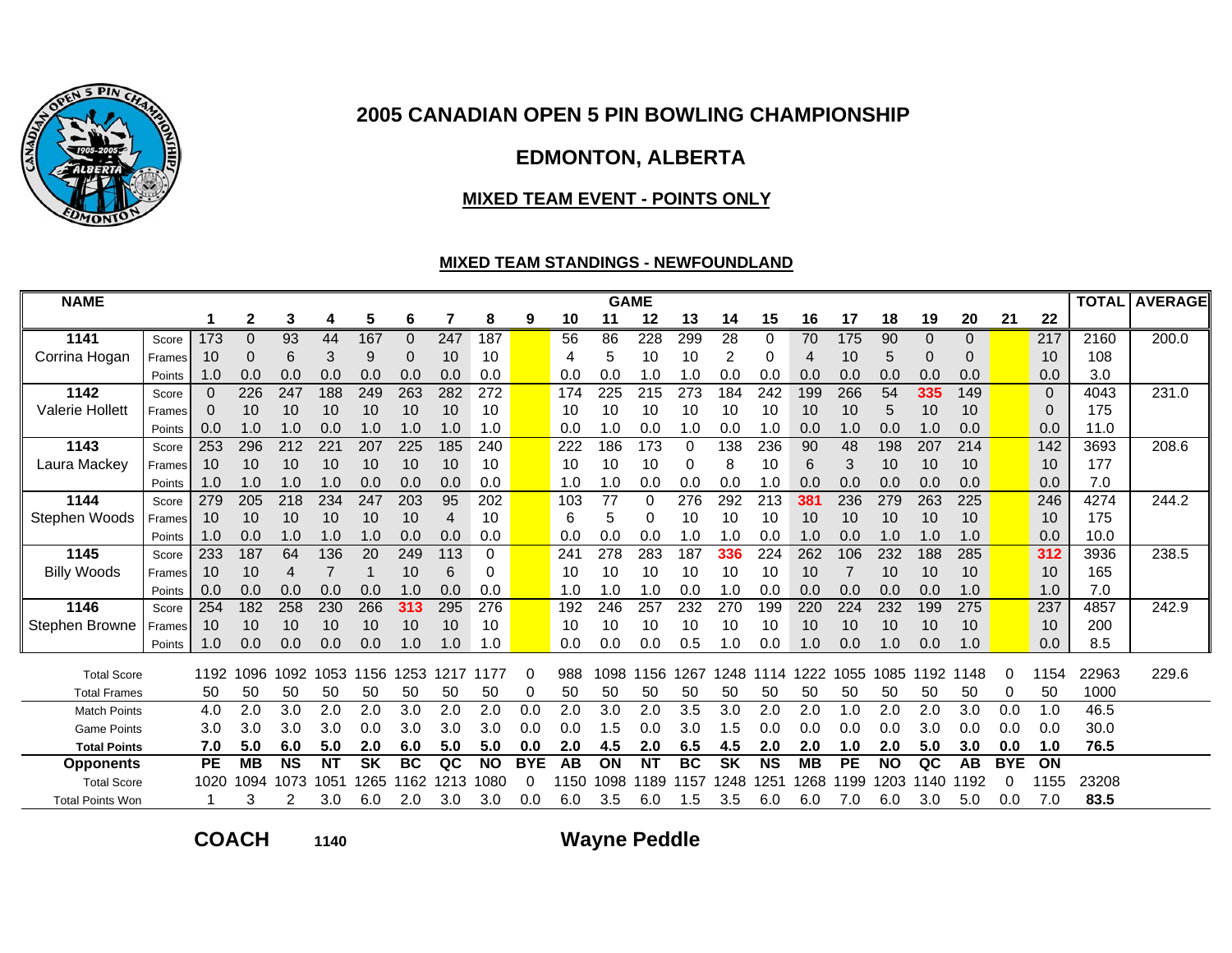

# **EDMONTON, ALBERTA**

#### **MIXED TEAM EVENT - POINTS ONLY**

### **MIXED TEAM STANDINGS - NORTHERN ONTARIO**

| <b>NAME</b>             |                  |           |              |            |           |           |          |           |           |         |           |           | <b>GAME</b> |           |            |            |            |           |           |         |           |            |           | <b>TOTAL</b> | <b>AVERAGE</b> |
|-------------------------|------------------|-----------|--------------|------------|-----------|-----------|----------|-----------|-----------|---------|-----------|-----------|-------------|-----------|------------|------------|------------|-----------|-----------|---------|-----------|------------|-----------|--------------|----------------|
|                         |                  |           | $\mathbf{2}$ | 3          | 4         | 5         | 6        |           | 8         | 9       | 10        | 11        | 12          | 13        | 14         | 15         | 16         | 17        | 18        | 19      | 20        | 21         | 22        |              |                |
| 741                     | Score            | 202       |              | 110        | 36        | 192       | 35       | 240       | 175       | 213     | 256       | 307       | 250         | 232       | 199        | 93         |            | 252       | 258       | 223     | 74        | 65         | 240       | 3652         | 222.7          |
| Cindy Lalonde           | Frames           | 10        |              | 6          | 3         | 10        | 2        | 10        | 10        | 10      | 10        | 10        | 10          | 10        | 10         | 5          |            | 10        | 10        | 10      | 5         | 3          | 10        | 164          |                |
|                         | Points           | 0.0       |              | 0.0        | 0.0       | 1.0       | 0.0      | 1.0       | 0.0       | 0.0     | 1.0       | 1.0       | 0.0         | 0.0       | 0.0        | 1.0        |            | 1.0       | 1.0       | 1.0     | 0.0       | 0.0        | 1.0       | 9.0          |                |
| 742                     | Score            | 138       |              | 69         | 139       | 42        | 190      | 196       | 135       | 254     | 233       | 208       | 216         | 106       | 0          | 201        |            | 185       | 252       | 103     | 110       | 231        | 243       | 3251         | 211.1          |
| Kelly McNamara          | Frames           |           |              | 4          | 7         | 3         | 10       | 10        | 5         | 10      | 10        | 10        | 10          | 6         | 0          | 10         |            | 10        | 10        |         | 5         | 10         | 10        | 154          |                |
|                         | Points           | 1.0       |              | 0.0        | 0.0       | 0.0       | 0.0      | 1.0       | 1.0       | 0.0     | 0.0       | 1.0       | 1.0         | 0.0       | 0.0        | 0.0        |            | 0.0       | 1.0       | 0.0     | 0.0       | 0.0        | 0.0       | 6.0          |                |
| 743                     | Score            | 90        |              | 202        | 236       | 205       | 222      | 201       | 245       | 214     | 327       | 279       | 144         | 87        | 202        | 233        |            | 0         | 135       | 283     | 274       | 176        | 229       | 3984         | 237.1          |
| Shawna Gauthier         | Frames           | 3         |              | 10         | 10        | 10        | 10       | 10        | 10        | 10      | 10        | 10        |             | 4         | 10         | 10         |            | 0         | 4         | 10      | 10        | 10         | 10        | 168          |                |
|                         | Points           | 0.0       |              | 0.0        | 0.0       | 1.0       | 0.0      | 0.0       | 1.0       | 1.0     | 1.0       | 0.0       | 0.0         | 0.0       | 1.0        | 0.0        |            | 0.0       | 0.0       | 1.0     | 0.0       | 0.5        | 1.0       | 7.5          |                |
| 744                     | Score            | 311       |              | 296        | 226       | 401       | 209      | 85        | 225       | 63      | 0         | 241       | 204         | 158       | 208        | 91         |            | 305       | 243       | 310     | 231       | 191        | 224       | 4222         | 242.6          |
| <b>Barry Gagnon</b>     | Frames           | 10        |              | 10         | 10        | 10        | 10       | 5         | 10        | 4       | 0         | 10        | 10          | 10        | 10         | 5          |            | 10        | 10        | 10      | 10        | 10         | 10        | 174          |                |
|                         | Points           | 1.0       |              | 1.0        | 0.0       | 1.0       | 1.0      | 0.0       | 1.0       | 0.0     | 0.0       | 1.0       | 0.0         | 0.0       | 0.0        | 0.0        |            | 1.0       | 1.0       | 1.0     | 0.0       | 0.0        | 1.0       | 10.0         |                |
| 745                     | Score            | 311       |              | 240        | 194       | 217       | 314      | 334       | 232       | 249     | 276       | 318       | 198         | 276       | 230        | 303        |            | 288       | 210       | 360     | 234       | 204        | 199       | 5187         | 259.4          |
| Pete Blanchard          | Frames           | 10        |              | 10         | 10        | 10        | 10       | 10        | 10        | 10      | 10        | 10        | 10          | 10        | 10         | 10         |            | 10        | 10        | 10      | 10        | 10         | 10        | 200          |                |
| 746                     | Points           | 1.0       |              | 0.0<br>301 | 0.0       | 1.0       | 1.0      | 1.0<br>71 | 0.0       | 0.0     | 0.0       | 1.0       | 0.0         | 1.0       | 1.0<br>300 | 1.0<br>241 |            | 1.0       | 0.0       | 1.0     | 0.0       | 1.0<br>112 | 0.0       | 11.0         |                |
| <b>Phil Desaulnier</b>  | Score            | 212       |              |            | 263<br>10 | 115       | 142      | 5         | 68<br>5   | 95<br>6 | 204<br>10 | 0<br>0    | 68<br>3     | 307<br>10 | 10         | 10         |            | 256       | 105<br>6  | 75<br>3 | 307       |            | $\Omega$  | 3242         | 231.6          |
|                         | Frames<br>Points | 10<br>0.0 |              | 10<br>1.0  | 1.0       | 1.0       | 8<br>0.0 |           | 0.0       | 0.0     | 0.0       | 0.0       | 0.0         | l .0      | 0. ا       | 1.0        |            | 10<br>0.0 | 0.0       | 0.0     | 10<br>1.0 | 0.0        | 0<br>0.0  | 140<br>7.0   |                |
|                         |                  |           |              |            |           |           |          |           |           |         |           |           |             |           |            |            |            |           |           |         |           |            |           |              |                |
| <b>Total Score</b>      |                  | 1264      | 0            | 1218       | 1094      | 1172      |          | 1112 1127 | 1080      | 1088    | 1296      | 353       | 1080        | 166       | 1139       | 1162       | $\Omega$   | 286       | 1203      | 354     | 230       | 979        | 1135      | 23538        | 235.4          |
| <b>Total Frames</b>     |                  | 50        | 0            | 50         | 50        | 50        | 50       | 50        | 50        | 50      | 50        | 50        | 50          | 50        | 50         | 50         | 0          | 50        | 50        | 50      | 50        | 50         | 50        | 1000         |                |
| <b>Match Points</b>     |                  | 3.0       | 0.0          | 2.0        | 1.0       | 5.0       | 2.0      | 3.0       | 3.0       | 1.0     | 2.0       | 4.0       | 1.0         | 2.0       | 3.0        | 3.0        | 0.0        | 3.0       | 3.0       | 4.0     | 1.0       | 1.5        | 3.0       | 50.5         |                |
| <b>Game Points</b>      |                  | 3.0       | 0.0          | 3.0        | 0.0       | 3.0       | 0.0      | 3.0       | 0.0       | 0.0     | 0.0       | 3.0       | 0.0         | 0.0       | 3.0        | 0.0        | 0.0        | 3.0       | 3.0       | 3.0     | 0.0       | 0.0        | 3.0       | 30.0         |                |
| <b>Total Points</b>     |                  | 6.0       | 0.0          | 5.0        | 1.0       | 8.0       | 2.0      | 6.0       | 3.0       | 1.0     | 2.0       | 7.0       | 1.0         | 2.0       | 6.0        | 3.0        | 0.0        | 6.0       | 6.0       | 7.0     | 1.0       | 1.5        | 6.0       | 80.5         |                |
| <b>Opponents</b>        |                  | <b>SK</b> | <b>BYE</b>   | МB         | AB        | <b>NT</b> | QC       | <b>PE</b> | <b>NI</b> | ON      | <b>NS</b> | <b>BC</b> | AB          | QC        | <b>NT</b>  | <b>MB</b>  | <b>BYE</b> | <b>SK</b> | <b>NL</b> | PE      | <b>NS</b> | ON         | <b>BC</b> |              |                |
| <b>Total Score</b>      |                  | 1121      | 0            | 1154       | 1162      | 906       | 155      | 1087      | 1177      | 339     | 316       | 165       | 1215        | 1417      | 095        | 178        | $\Omega$   | 261       | 1085      | 1039    | 249       | 1138       | 1113      | 23372        |                |
| <b>Total Points Won</b> |                  | 2         | 0            | 3          | 7.0       | 0.0       | 6.0      | 2.0       | 5.0       | 7.0     | 6.0       | 1.0       | 7.0         | 6.0       | 2.0        | 5.0        | 0.0        | 2.0       | 2.0       | 1.0     | 7.0       | 6.5        | 2.0       | 79.5         |                |

**COACH**

**<sup>740</sup> Richard Gauthier**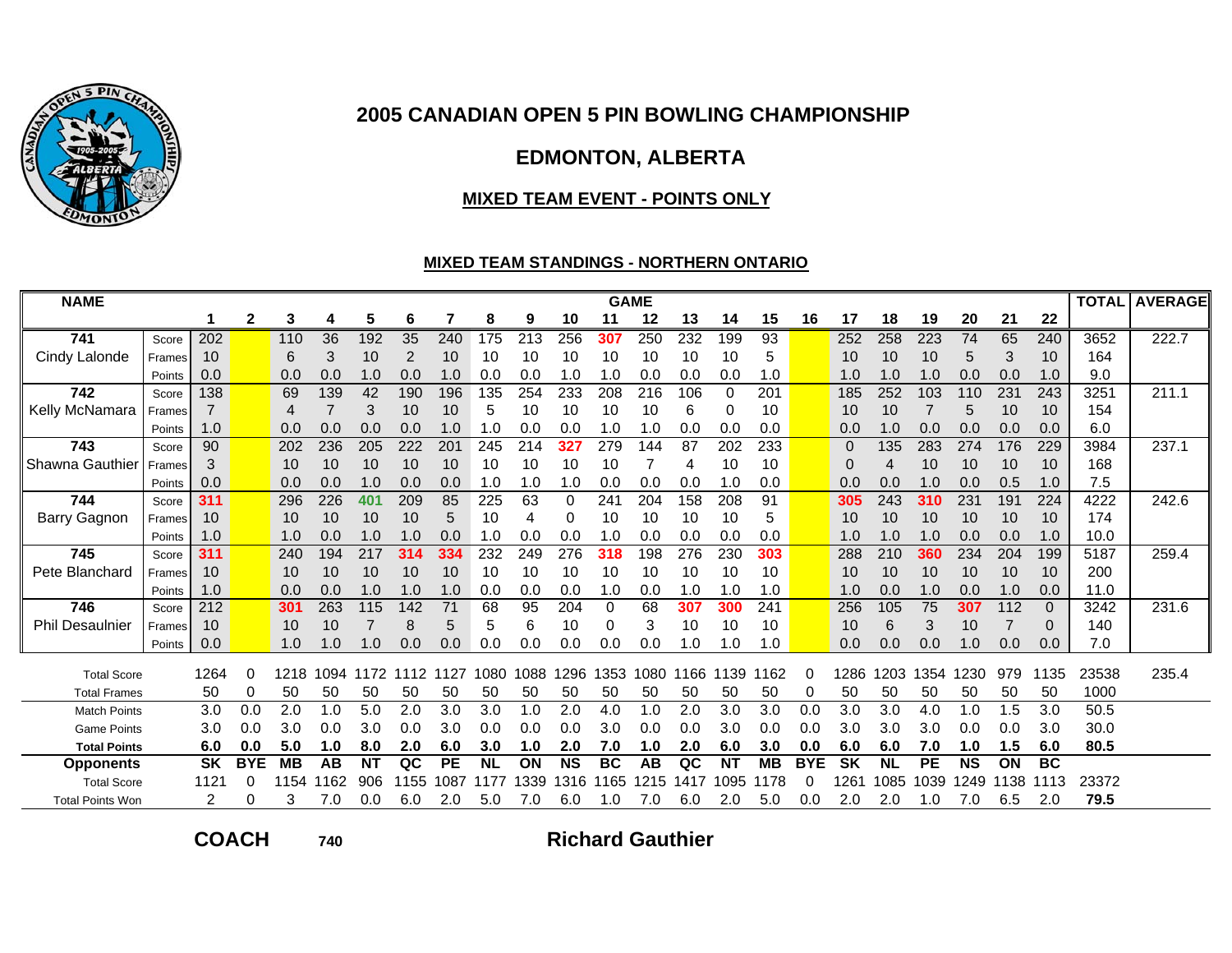

# **EDMONTON, ALBERTA**

#### **MIXED TEAM EVENT - POINTS ONLY**

### **MIXED TEAM STANDINGS - NORTHWEST TERRITORIES**

| <b>NAME</b>             |        |           |              |      |           |           |            |      |           |           |           |      | <b>GAME</b> |            |           |      |           |           |           |           |           |           |                | <b>TOTAL</b> | <b>AVERAGE</b> |
|-------------------------|--------|-----------|--------------|------|-----------|-----------|------------|------|-----------|-----------|-----------|------|-------------|------------|-----------|------|-----------|-----------|-----------|-----------|-----------|-----------|----------------|--------------|----------------|
|                         |        |           | 2            | 3    | 4         | 5         | 6          |      | 8         | 9         | 10        | 11   | 12          | 13         | 14        | 15   | 16        | 17        | 18        | 19        | 20        | 21        | 22             |              |                |
| 141                     | Score  | 228       | 152          | 160  | 222       | 170       |            | 194  | 238       | 125       | 79        | 226  | 163         |            | 176       | 237  | 245       | 210       | 279       | 264       | 391       | 173       | 243            | 4175         | 216.3          |
| Debbie Euchner          | Frames | 10        | 10           | 10   | 10        | 10        |            | 10   | 10        | 8         | 5         | 10   | 10          |            | 10        | 10   | 10        | 10        | 10        | 10        | 10        | 10        | 10             | 193          |                |
|                         | Points | 0.0       | 1.0          | 0.0  | 1.0       | 0.0       |            | 0.0  | 1.0       | 0.0       | 0.0       | 1.0  | 0.0         |            | 0.0       | .0   | 0.0       | 0.0       | 1.0       | 1.0       | 1.0       | 0.0       | 0.0            | 8.0          |                |
| 142                     | Score  | 209       | 233          | 332  | 240       | 214       |            | 124  | 176       | 257       | 188       | 197  | 255         |            | 249       | 153  | 117       | 182       | $\Omega$  | 0         | 0         | 51        | 189            | 3366         | 214.4          |
| Lorraine Gagnon         | Frames | 10        | 10           | 10   | 10        | 10        |            |      | 10        | 10        | 10        | 10   | 10          |            | 10        | 10   | 7         | 10        | $\Omega$  | $\Omega$  | 0         | 3         | 10             | 157          |                |
|                         | Points | 0.0       | 0.0          | 1.0  | 1.0       | 0.0       |            | 0.0  | 0.0       | 1.0       | 0.0       | 0.0  | 1.0         |            | 0.0       | 0.0  | 0.0       | 0.0       | 0.0       | 0.0       | 0.0       | 0.0       | 0.0            | 4.0          |                |
| 143                     | Score  | 145       | $\mathbf{0}$ | 61   | 0         | 65        |            | 164  | 0         | 27        | 160       | 0    | 0           |            | 0         | 0    | 35        | $\Omega$  | 217       | 185       | 203       | 119       | $\Omega$       | 1381         | 172.6          |
| <b>Helen Lawson</b>     | Frames | 10        | 0            | 4    | 0         | 4         |            | 10   | 0         | 2         | 10        | 0    | 0           |            | 0         | 0    | 3         | 0         | 10        | 10        | 10        |           | 0              | 80           |                |
|                         | Points | 0.0       | 0.0          | 0.0  | 0.0       | 0.0       |            | 0.0  | 0.0       | 0.0       | 0.0       | 0.0  | 0.0         |            | 0.0       | 0.0  | 0.0       | 0.0       | 1.0       | 0.0       | 0.0       | 0.0       | 0.0            | 1.0          |                |
| 144                     | Score  | 20        | 184          | 87   | 191       | 174       |            | 66   | 295       | 231       | 255       | 209  | 232         |            | 246       | 155  | 186       | 234       | 217       | 235       | 280       | 281       | 245            | 4023         | 222.3          |
| Andrew Penkala          | Frames | 2         | 10           | 6    | 10        | 10        |            | 3    | 10        | 10        | 10        | 10   | 10          |            | 10        | 10   | 10        | 10        | 10        | 10        | 10        | 10        | 10             | 181          |                |
|                         | Points | 0.0       | 0.0          | 0.0  | 0.0       | 0.0       |            | 0.0  | 1.0       | 0.0       | 1.0       | 0.0  | 0.0         |            | 1.0       | 0.0  | 1.0       | 1.0       | 0.0       | 1.0       | 1.0       | 1.0       | 1.0            | 9.0          |                |
| 145                     | Score  | 124       | 228          | 185  | 200       | 84        |            | 198  | 224       | 188       | 55        | 265  | 285         |            | 205       | 273  | 213       | 197       | 251       | 267       | 234       | 258       | 273            | 4207         | 222.6          |
| <b>Ken Bartlett</b>     | Frames | 8         | 10           | 10   | 10        | 6         |            | 10   | 10        | 10        | 5         | 10   | 10          |            | 10        | 10   | 10        | 10        | 10        | 10        | 10        | 10        | 10             | 189          |                |
|                         | Points | 0.0       | 1.0          | 0.0  | 1.0       | 0.0       |            | 0.0  | 0.0       | 0.0       | 0.0       | 1.0  | 1.0         |            | 0.0       | 1.0  | 0.0       | 0.0       | 1.0       | 0.0       | 0.0       | 1.0       | 1.0            | 8.0          |                |
| 146                     | Score  | 254       | 206          | 209  | 198       | 199       |            | 177  | 358       | 183       | 175       | 216  | 254         |            | 219       | 217  | 249       | 227       | 21'       | 203       | 260       | 238       | 221            | 4474         | 223.7          |
| Jeff Brockway           | Frames | 10        | 10           | 10   | 10        | 10        |            | 10   | 10        | 10        | 10        | 10   | 10          |            | 10        | 10   | 10        | 10        | 10        | 10        | 10        | 10        | 10             | 200          |                |
|                         | Points | .0        | 1.0          | 1.0  | 0.0       | 0.0       |            | 0.0  | 1.0       | 0.0       | 0.0       | 0.0  | 1.0         |            | 1.0       | .0   | 1.0       | 1.0       | 1.0       | 1.0       | 1.0       | 1.0       | 0.0            | 13.0         |                |
| <b>Total Score</b>      |        | 980       | 1003         | 1034 | 1051      | 906       | 0          | 923  | 1291      | 1011      | 912       | 1113 | 1189        | 0          | 1095      | 1035 | 1045      | 050       | 175       | 154<br>-1 | 368       | 120       | 1171           | 21626        | 216.3          |
| <b>Total Frames</b>     |        | 50        | 50           | 50   | 50        | 50        | 0          | 50   | 50        | 50        | 50        | 50   | 50          | 0          | 50        | 50   | 50        | 50        | 50        | 50        | 50        | 50        | 50             | 1000         |                |
| <b>Match Points</b>     |        | 1.0       | 3.0          | 2.0  | 3.0       | 0.0       | 0.0        | 0.0  | 3.0       | 1.0       | 1.0       | 2.0  | 3.0         | 0.0        | 2.0       | 3.0  | 2.0       | 2.0       | 4.0       | 3.0       | 3.0       | 3.0       | 2.0            | 43.0         |                |
| <b>Game Points</b>      |        | 0.0       | 0.0          | 0.0  | 0.0       | 0.0       | 0.0        | 0.0  | 3.0       | 0.0       | 0.0       | 0.0  | 3.0         | 0.0        | 0.0       | 0.0  | 0.0       | 0.0       | 3.0       | 3.0       | 3.0       | 3.0       | 3.0            | 21.0         |                |
| <b>Total Points</b>     |        | 1.0       | 3.0          | 2.0  | 3.0       | 0.0       | 0.0        | 0.0  | 6.0       | 1.0       | 1.0       | 2.0  | 6.0         | 0.0        | 2.0       | 3.0  | 2.0       | 2.0       | 7.0       | 6.0       | 6.0       | 6.0       | 5.0            | 64.0         |                |
| <b>Opponents</b>        |        | <b>MB</b> | <b>NS</b>    | AB   | <b>NL</b> | <b>NO</b> | <b>BYE</b> | ON   | <b>BC</b> | <b>SK</b> | <b>PE</b> | QC   | <b>NL</b>   | <b>BYE</b> | <b>NO</b> | AB   | <b>NS</b> | <b>MB</b> | <b>BC</b> | ON        | <b>PE</b> | <b>SK</b> | $\overline{a}$ |              |                |
| <b>Total Score</b>      |        | 1256      | 1032         | 1169 | 1053      | 1172      | 0          | 1307 | 1249      | 1164      | 181       |      | 156         | 0          | 1139      | 1038 | 266       | 229       | 164       | 134       | 1074      | 1078      | 141            | 23179        |                |
| <b>Total Points Won</b> |        |           | 5            | 6    | 5         | 8.0       | 0.0        | 8.0  | 2.0       | 7.0       | 7.0       | 6.0  | 2.0         | 0.0        | 6.0       | 5.0  | 6.0       | 6.0       | 1.0       |           | 2.0       | 2.0       | 3.0            | 96.0         |                |

**COACH**

**<sup>140</sup> Steve O'Hara**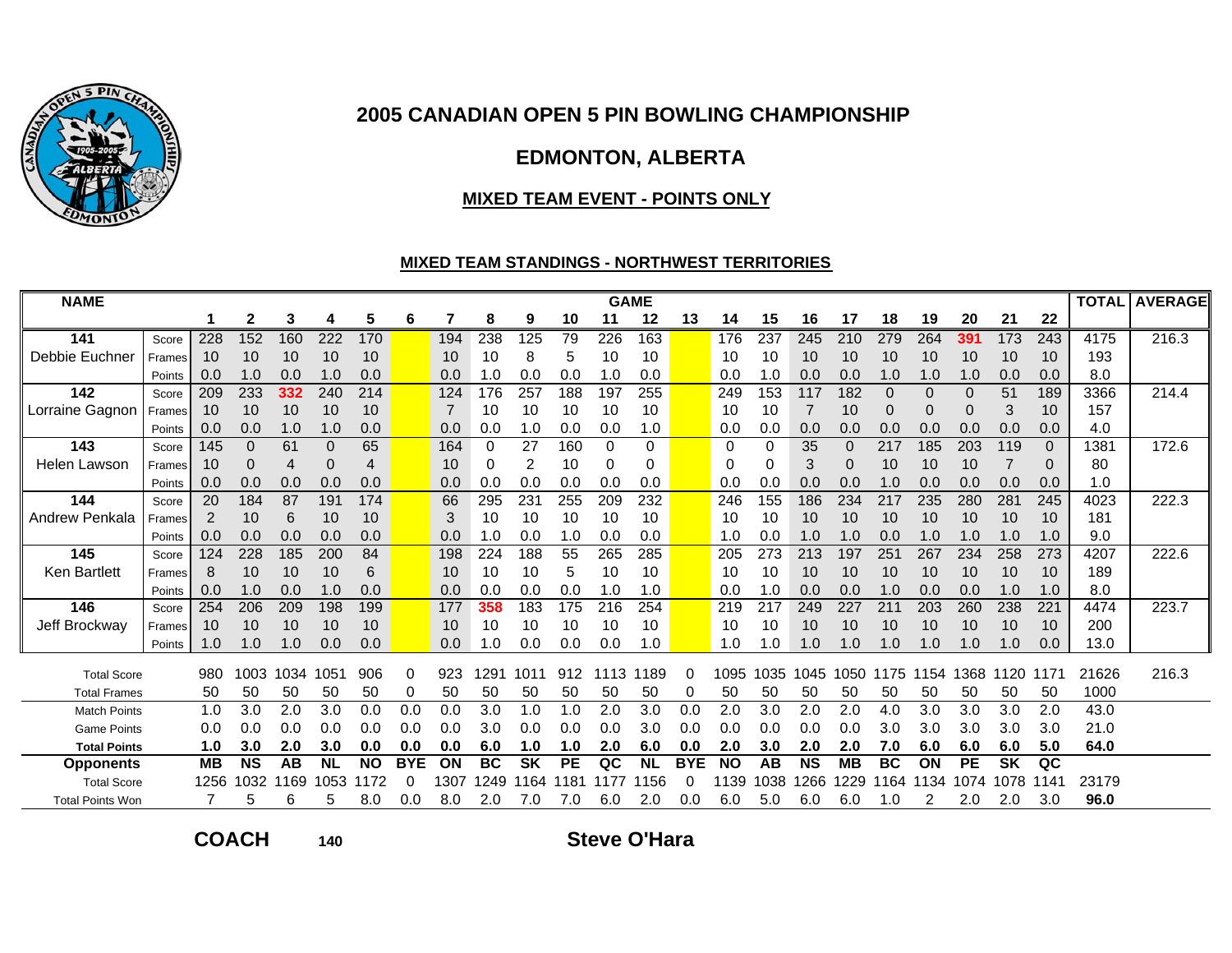

# **EDMONTON, ALBERTA**

#### **MIXED TEAM EVENT - POINTS ONLY**

### **MIXED TEAM STANDINGS - NOVA SCOTIA**

| <b>NAME</b>             |               |      |           |           |            |      |           |           |      |           |           |           | <b>GAME</b> |      |      |           |           |     |          |           |           |           |           |       | <b>TOTAL AVERAGE</b> |
|-------------------------|---------------|------|-----------|-----------|------------|------|-----------|-----------|------|-----------|-----------|-----------|-------------|------|------|-----------|-----------|-----|----------|-----------|-----------|-----------|-----------|-------|----------------------|
|                         |               |      | 2         | 3         | 4          | 5    | 6         | 7         | 8    | 9         | 10        | 11        | 12          | 13   | 14   | 15        | 16        | 17  | 18       | 19        | 20        | 21        | 22        |       |                      |
| 941                     | Score         | 291  | 197       | 156       |            | 141  | 183       | 43        | 80   | 186       | 212       | 239       |             | 67   | 0    | 240       | 345       | 292 | 228      | 301       | 219       | 169       | 153       | 3742  | 217.6                |
| <b>Susan Matthews</b>   | Frames        | 10   | 10        | 10        |            | 8    | 10        | 3         | 6    | 10        | 10        | 10        |             | 5    | 0    | 10        | 10        | 10  | 10       | 10        | 10        | 10        | 10        | 172   |                      |
|                         | Points        | 1.0  | 0.0       | 0.0       |            | 0.0  | 1.0       | 0.0       | 0.0  | 0.0       | 0.0       | 0.0       |             | 0.0  | 0.0  | 0.0       | 1.0       | 1.0 | 1.0      | 1.0       | 1.0       | 0.0       | 0.0       | 7.0   |                      |
| 942                     | Score         | 140  | 188       | 199       |            | 68   | 293       | 103       | 164  | 253       | 254       | 205       |             | 224  | 212  | 210       | 82        | 76  | 313      | 233       | 356       | 344       | 242       | 4159  | 235.0                |
| Synthia Schofield       | Frames        | 8    | 10        | 10        |            | 2    | 10        |           | 10   | 10        | 10        | 10        |             | 10   | 10   | 10        | 5         | 5   | 10       | 10        | 10        | 10        | 10        | 177   |                      |
|                         | Points        | 0.0  | 0.0       | 0.0       |            | 0.0  | 1.0       | 0.0       | 0.0  | 1.0       | 0.0       | 0.0       |             | 0.0  | 0.0  | 0.0       | 0.0       | 0.0 | 1.0      | 1.0       | 1.0       | 1.0       | 0.0       | 6.0   |                      |
| 943                     | Score         | 30   | 0         | 88        |            | 187  | $\Omega$  | 197       | 53   | $\Omega$  | 0         | 0         |             | 118  | 179  | 0         | 116       | 78  | $\Omega$ | 204       | $\Omega$  | 107       | 75        | 1432  | 188.4                |
| Diane Pitman            | <b>Frames</b> | 2    | 0         | 5         |            | 10   | 0         | 10        | 4    | 0         | 0         | 0         |             | 5    | 10   | 0         | 5         | 5   | $\Omega$ | 9         | 0         | 6         | 5         | 76    |                      |
|                         | Points        | 0.0  | 0.0       | 0.0       |            | 0.0  | 0.0       | 0.0       | 0.0  | 0.0       | 0.0       | 0.0       |             | 0.0  | 0.0  | 0.0       | 0.0       | 0.0 | 0.0      | 1.0       | 0.0       | 0.0       | 0.0       | 1.0   |                      |
| 944                     | Score         | 236  | 144       | 126       |            | 350  | 239       | 229       | 291  | 294       | 306       | 221       |             | 283  | 297  | 299       | 252       | 220 | 188      | 202       | 268       | 241       | 238       | 4924  | 252.5                |
| Sandy MacPherson        | Frames        | 10   | 10        | 5         |            | 10   | 10        | 10        | 10   | 10        | 10        | 10        |             | 10   | 10   | 10        | 10        | 10  | 10       | 10        | 10        | 10        | 10        | 195   |                      |
|                         | Points        | 0.0  | 0.0       | 0.0       |            | 1.0  | 1.0       | 1.0       | 1.0  | 1.0       | 1.0       | 1.0       |             | 1.0  | 1.0  | 1.0       | 1.0       | 0.0 | 0.0      | 0.0       | 1.0       | 0.0       | 1.0       | 13.0  |                      |
| 945                     | Score         | 192  | 291       | 285       |            | 252  | 197       | 218       | 215  | 265       | 297       | 233       |             | 240  | 225  | 259       | 300       | 287 | 238      | 228       | 237       | 203       | 219       | 4881  | 244.1                |
| Wayne Comeau            | Frames        | 10   | 10        | 10        |            | 10   | 10        | 10        | 10   | 10        | 10        | 10        |             | 10   | 10   | 10        | 10        | 10  | 10       | 10        | 10        | 10        | 10        | 200   |                      |
|                         | Points        | 0.0  | 1.0       | 1.0       |            | 1.0  | 0.0       | 1.0       | 0.0  | 1.0       | 1.0       | 0.0       |             | 1.0  | 1.0  | 1.0       | 1.0       | 1.0 | 0.0      | 0.0       | 1.0       | 0.0       | 0.0       | 12.0  |                      |
| 946                     | Score         | 259  | 212       | 219       |            | 212  | 220       | 312       | 245  | 195       | 247       | 250       |             | 275  | 316  | 243       | 171       | 173 | 186      | 28        | 169       | 93        | 69        | 4094  | 227.4                |
| Ivan Saulnier           | Frames        | 10   | 10        | 10        |            | 10   | 10        | 10        | 10   | 10        | 10        | 10        |             | 10   | 10   | 10        | 10        | 10  | 10       |           | 10        | 4         | 5         | 180   |                      |
|                         | Points        | 1.0  | 1.0       | 1.0       |            | 0.0  | 0.0       |           |      | 0.0       | 1.0       | 0.0       |             | 1.0  | .0   | 1.0       | 0.0       | 0.0 | 0.0      | 0.0       | 0.0       | 0.0       | 0.0       | 9.0   |                      |
| <b>Total Score</b>      |               | 1148 | 1032      | 1073      | 0          | 1210 | 1132      | 1102      | 1048 | 1193      | 1316      | 1148      | 0           | 1207 | 1229 | 251       | 266       | 126 | 1153     | 1196      | 1249      | 1157      | 996       | 23232 | 232.3                |
| <b>Total Frames</b>     |               | 50   | 50        | 50        | 0          | 50   | 50        | 50        | 50   | 50        | 50        | 50        | 0           | 50   | 50   | 50        | 50        | 50  | 50       | 50        | 50        | 50        | 50        | 1000  |                      |
| <b>Match Points</b>     |               | 2.0  | 2.0       | 2.0       | 0.0        | 2.0  | 3.0       | 3.0       | 2.0  | 3.0       | 3.0       | 1.0       | 0.0         | 3.0  | 3.0  | 3.0       | 3.0       | 2.0 | 2.0      | 3.0       | 4.0       | 1.0       | 1.0       | 48.0  |                      |
| <b>Game Points</b>      |               | 3.0  | 3.0       | 0.0       | 0.0        | 3.0  | 3.0       | 3.0       | 0.0  | 3.0       | 3.0       | 0.0       | 0.0         | 3.0  | 3.0  | 3.0       | 3.0       | 0.0 | 0.0      | 3.0       | 3.0       | 0.0       | 0.0       | 39.0  |                      |
| <b>Total Points</b>     |               | 5.0  | 5.0       | 2.0       | 0.0        | 5.0  | 6.0       | 6.0       | 2.0  | 6.0       | 6.0       | 1.0       | 0.0         | 6.0  | 6.0  | 6.0       | 6.0       | 2.0 | 2.0      | 6.0       | 7.0       | 1.0       | 1.0       | 87.0  |                      |
| <b>Opponents</b>        |               | QC   | <b>NT</b> | <b>NL</b> | <b>BYE</b> | AB   | <b>PE</b> | <b>BC</b> | ON   | <b>MB</b> | <b>NO</b> | <b>SK</b> | <b>BYE</b>  | PE   | AB   | <b>NL</b> | <b>NT</b> | QC  | ON       | <b>BC</b> | <b>NO</b> | <b>MB</b> | <b>SK</b> |       |                      |
| <b>Total Score</b>      |               | 1135 | 1003      | 1092      | 0          | 1145 | 1051      | 1069      | 1243 | 1147      | 1296      | 259       | 0           | 123  | 105  | 1114      | 1045      | 403 | 1350     | 1128      | 1230      | 1326      | 1424      | 23688 |                      |
| <b>Total Points Won</b> |               |      | 3         | 6         | 0.0        | 3.0  | 2.0       | 2.0       | 6.0  | 2.0       | 2.0       | 7.0       | 0.0         | 2.0  | 2.0  | 2.0       | 2.0       | 6.0 | 6.0      | 2.0       | 1.0       | 7.0       | 7.0       | 73.0  |                      |

**COACH**

**<sup>940</sup> Jerry Sayer**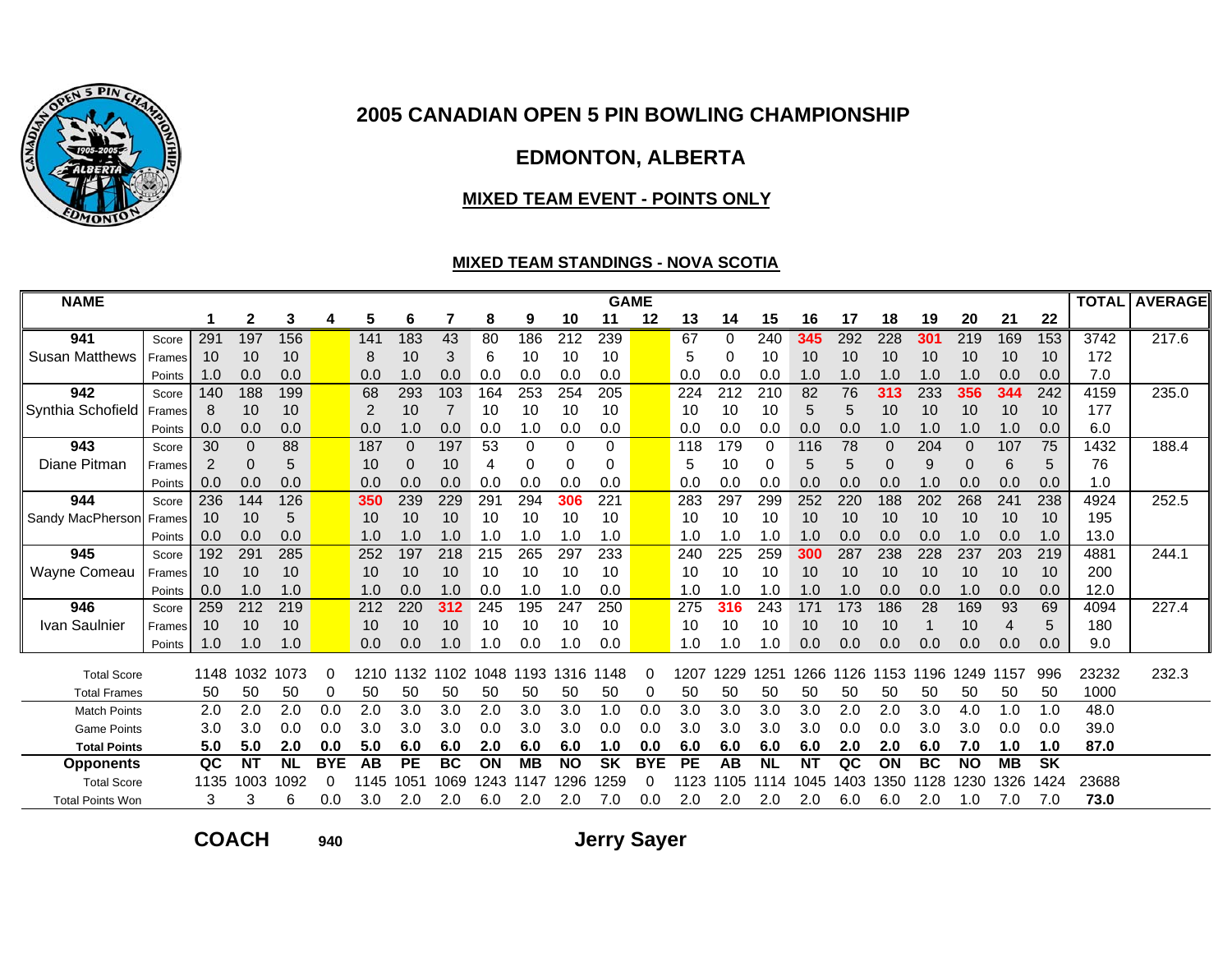

# **EDMONTON, ALBERTA**

#### **MIXED TEAM EVENT - POINTS ONLY**

### **MIXED TEAM STANDINGS - ONTARIO**

| <b>NAME</b>             |        |          |             |                 |      |                 |           |                |                 |           |            |           | <b>GAME</b> |           |           |     |           |      |           |                |            |           |           |       | <b>TOTAL AVERAGE</b> |
|-------------------------|--------|----------|-------------|-----------------|------|-----------------|-----------|----------------|-----------------|-----------|------------|-----------|-------------|-----------|-----------|-----|-----------|------|-----------|----------------|------------|-----------|-----------|-------|----------------------|
|                         |        |          | $\mathbf 2$ | 3               | 4    | 5               | 6         |                | 8               | 9         | 10         | 11        | 12          | 13        | 14        | 15  | 16        | 17   | 18        | 19             | 20         | 21        | 22        |       |                      |
| 641                     | Score  | $\Omega$ | 5           | $\overline{58}$ | 202  | 20 <sub>1</sub> | 224       | 314            | 247             | 96        |            | 216       | 235         | 293       | 240       | 231 | 328       | 158  | 198       | 255            |            | 245       | 205       | 3951  | 242.4                |
| Karen Larose            | Frames | 0        |             | 3               | 10   | 10              | 10        | 10             | 10              | 6         |            | 10        | 10          | 10        | 10        | 10  | 10        |      | 6         | 10             |            | 10        | 10        | 163   |                      |
|                         | Points | 0.0      | 0.0         | 0.0             | 0.0  | 0.0             | 0.0       | 1.0            | 0.0             | 0.0       |            | 0.0       | 0.0         | 1.0       | 1.0       | 0.0 | 1.0       | 0.0  | 0.0       | 0.0            |            | 1.0       | 1.0       | 6.0   |                      |
| 642                     | Score  | 254      | 250         | 113             | 105  | 104             | $\Omega$  | 162            | $\Omega$        | 85        |            | 65        | 65          | 195       | ∩         | 0   | $\Omega$  | 71   | 195       | 53             |            | 65        | 50        | 1832  | 215.5                |
| Mylène Villeneuve       | Frames | 10       | 10          |                 | 4    | 5               | 0         | $\overline{7}$ | 0               | 4         |            | 3         | 3           | 10        | 0         | 0   | $\Omega$  | 3    | 10        | 3              |            | 3         | 3         | 85    |                      |
|                         | Points | 1.0      | 1.0         | 0.0             | 0.0  | 0.0             | 0.0       | 1.0            | 0.0             | 0.0       |            | 0.0       | 0.0         | 0.0       | 0.0       | 0.0 | 0.0       | 1.0  | 0.0       | 0.0            |            | 0.5       | 0.0       | 4.5   |                      |
| 643                     | Score  | 289      | 207         | 235             | 91   | 185             | 192       | 78             | 203             | 322       |            | 202       | 142         | 0         | 250       | 212 | 235       | 266  | 67        | 106            |            | 111       | 241       | 3634  | 228.6                |
| <b>Anik Menard</b>      | Frames | 10       | 10          | 10              | 6    | 5               | 10        | 3              | 10              | 10        |            | 10        | 7           | 0         | 10        | 10  | 10        | 10   | 4         | $\overline{7}$ |            | 7         | 10        | 159   |                      |
|                         | Points | 1.0      | 1.0         | 1.0             | 0.0  | 1.0             | 0.0       | 0.0            | 1.0             | 1.0       |            | 1.0       | 0.0         | 0.0       | 1.0       | 0.0 | 1.0       | 1.0  | 0.0       | 0.0            |            | 0.0       | 1.0       | 11.0  |                      |
| 644                     | Score  | 260      | 276         | 322             | 339  | 248             | 25'       | 276            | 25 <sup>′</sup> | 318       |            | 261       | 341         | 254       | 236       | 266 | 233       | 258  | 346       | 275            |            | 187       | 278       | 5476  | 273.8                |
| Matt Wallace            | Frames | 10       | 10          | 10              | 10   | 10              | 10        | 10             | 10              | 10        |            | 10        | 10          | 10        | 10        | 10  | 10        | 10   | 10        | 10             |            | 10        | 10        | 200   |                      |
|                         | Points | 1.0      | 1.0         | 1.0             | 1.0  | 1.0             | 1.0       | 1.0            | 1.0             | 1.0       |            | 1.0       | 1.0         | 0.0       | 0.0       | 1.0 | 0.0       | 1.0  | 1.0       | 1.0            |            | 0.0       | 1.0       | 16.0  |                      |
| 645                     | Score  | 226      | 176         | 211             | 266  | 177             | 230       | 186            | 331             | 273       |            | 107       | 253         | 267       | 21'       | 195 | 254       | 204  | 265       | 201            |            | 267       | 125       | 4425  | 229.3                |
| <b>Phillip Laprade</b>  | Frames | 10       | 9           | 10              | 10   | 10              | 10        | 10             | 10              | 10        |            | 7         | 10          | 10        | 10        | 10  | 10        | 10   | 10        | 10             |            | 10        |           | 193   |                      |
|                         | Points | 0.0      | 1.0         | 0.0             | 1.0  | 0.0             | 0.0       | 1.0            | 1.0             | 1.0       |            | 0.0       | 1.0         | 0.0       | 0.0       | 0.0 | 1.0       | 0.0  | 1.0       | 0.0            |            | 1.0       | 0.0       | 9.0   |                      |
| 646                     | Score  | 228      | 222         | 223             | 218  | 289             | 226       | 291            | 21              | 245       |            | 247       | 317         | 259       | 324       | 226 | 322       | 239  | 279       | 244            |            | 263       | 256       | 5129  | 256.5                |
| <b>Roy Brooks</b>       | Frames | 10       | 10          | 10              | 10   | 10              | 10        | 10             | 10              | 10        |            | 10        | 10          | 10        | 10        | 10  | 10        | 10   | 10        | 10             |            | 10        | 10        | 200   |                      |
|                         | Points | 0.0      | 0.0         | 0.0             | 0.0  | 0.0             | 0.0       | .0             | 0.0             | 1.0       |            | 0.0       | 1.0         | 0.0       | 1.0       | 0.0 | 1.0       | 1.0  | 1.0       | 1.0            |            | 1.0       | 1.0       | 10.0  |                      |
| <b>Total Score</b>      |        | 1257     | 1136        | 1162            | 1221 | 1204            | 1123      | 1307           | 1243            | 339<br>1  | $\Omega$   | 1098      | 353         | 268       | 1261      | 130 | 1372      | 1196 | 1350      | 1134           | $\Omega$   | 1138      | 1155      | 24447 | 244.5                |
| <b>Total Frames</b>     |        | 50       | 50          | 50              | 50   | 50              | 50        | 50             | 50              | 50        | 0          | 50        | 50          | 50        | 50        | 50  | 50        | 50   | 50        | 50             | 0          | 50        | 50        | 1000  |                      |
| <b>Match Points</b>     |        | 3.0      | 4.0         | 2.0             | 2.0  | 2.0             | 1.0       | 5.0            | 3.0             | 4.0       | 0.0        | 2.0       | 3.0         | 1.0       | 3.0       | 1.0 | 4.0       | 4.0  | 3.0       | 2.0            | 0.0        | 3.5       | 4.0       | 56.5  |                      |
| <b>Game Points</b>      |        | 3.0      | 3.0         | 0.0             | 0.0  | 0.0             | 0.0       | 3.0            | 3.0             | 3.0       | 0.0        | 1.5       | 3.0         | 0.0       | 3.0       | 0.0 | 3.0       | 3.0  | 3.0       | 0.0            | 0.0        | 3.0       | 3.0       | 37.5  |                      |
| <b>Total Points</b>     |        | 6.0      | 7.0         | 2.0             | 2.0  | 2.0             | 1.0       | 8.0            | 6.0             | 7.0       | 0.0        | 3.5       | 6.0         | 1.0       | 6.0       | 1.0 | 7.0       | 7.0  | 6.0       | 2.0            | 0.0        | 6.5       | 7.0       | 94.0  |                      |
| <b>Opponents</b>        |        | AB       | <b>PE</b>   | <b>BC</b>       | QC   | <b>MB</b>       | <b>SK</b> | <b>NT</b>      | <b>NS</b>       | <b>NO</b> | <b>BYE</b> | <b>NL</b> | QC          | <b>SK</b> | <b>MB</b> | BC  | <b>PE</b> | AВ   | <b>NS</b> | <b>NT</b>      | <b>BYE</b> | <b>NO</b> | <b>NL</b> |       |                      |
| <b>Total Score</b>      |        | 1184     | 971         | 1212            | 226  | 222             | 1279      | 923            | 048             | 088       | $\Omega$   | 1098      | 133         | 296       | 1219      | 257 | 1025      | 1040 | 1153      | 1154           |            | 979       | 154       | 22661 |                      |
| <b>Total Points Won</b> |        |          |             | 6               | 6.0  | 6.0             | 7.0       | 0.0            | 2.0             | 1.0       | 0.0        | 4.5       | 2.0         | 7.0       | 2.0       | 7.0 | .0        | .0   | 2.0       | 6.0            | 0.0        | 1.5       | 1.0       | 66.0  |                      |

**COACH**

**<sup>640</sup> Steve Patterson**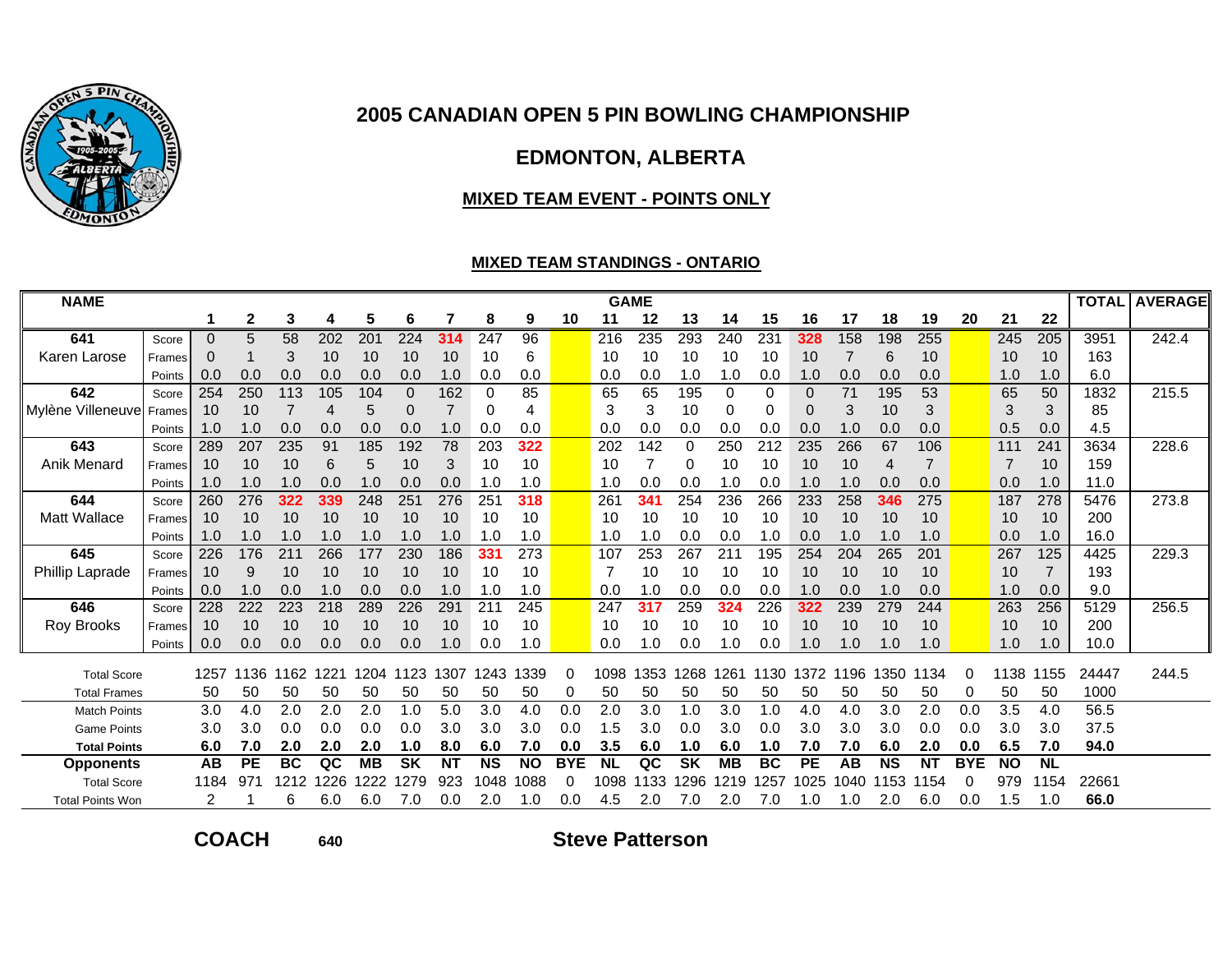

## **EDMONTON, ALBERTA**

#### **MIXED TEAM EVENT - POINTS ONLY**

#### **MIXED TEAM STANDINGS - PRINCE EDWARD ISLAND**

| <b>NAME</b>             |        |             |              |          |           |           |           |             |            |          |           |           | <b>GAME</b> |           |           |          |          |           |            |           |           |          |           | <b>TOTAL</b> | <b>AVERAGE</b> |
|-------------------------|--------|-------------|--------------|----------|-----------|-----------|-----------|-------------|------------|----------|-----------|-----------|-------------|-----------|-----------|----------|----------|-----------|------------|-----------|-----------|----------|-----------|--------------|----------------|
|                         |        |             | $\mathbf{2}$ | 3        |           | 5         | 6         | 7           | 8          | 9        | 10        | 11        | 12          | 13        | 14        | 15       | 16       | 17        | 18         | 19        | 20        | 21       | 22        |              |                |
| 1041                    | Score  | 207         | 173          | 198      | 207       | 197       | 208       | 254         |            | 204      | 185       | 257       | 245         | 237       | 220       | 205      | 203      | 205       |            | 236       | 187       | 204      | 184       | 4216         | 210.8          |
| Sylvia Cole             | Frames | 10          | 10           | 10       | 10        | 10        | 10        | 10          |            | 10       | 10        | 10        | 10          | 10        | 10        | 10       | 10       | 10        |            | 10        | 10        | 10       | 10        | 200          |                |
|                         | Points | 0.0         | 0.0          | 1.0      | 0.0       | 0.0       | 0.0       | 1.0         |            | 0.0      | 1.0       | 1.0       | 0.0         | 0.0       | 1.0       | 0.0      | 0.0      | 0.0       |            | 0.0       | 0.0       | 1.0      | 0.0       | 6.0          |                |
| 1042                    | Score  | 164         | 160          | 193      | 294       | 222       | 153       | 233         |            | 223      | 183       | 154       | 193         | 220       | 274       | 197      | 147      | 177       |            | 180       | 158       | 158      | 165       | 3848         | 192.4          |
| <b>Cindy Merritt</b>    | Frames | 10          | 10           | 10       | 10        | 10        | 10        | 10          |            | 10       | 10        | 10        | 10          | 10        | 10        | 10       | 10       | 10        |            | 10        | 10        | 10       | 10        | 200          |                |
|                         | Points | 0.0         | 0.0          | 0.0      | 1.0       | 1.0       | 0.0       | 0.0         |            | 1.0      | 1.0       | 0.0       | 0.0         | 1.0       | 1.0       | 0.0      | 0.0      | 1.0       |            | 0.0       | 0.0       | 0.0      | 0.0       | 7.0          |                |
| 1043                    | Score  | $\Omega$    | $\Omega$     | $\Omega$ | $\Omega$  | $\Omega$  | $\Omega$  | $\Omega$    |            | $\Omega$ | $\Omega$  | 0         | $\Omega$    | $\Omega$  | 0         | $\Omega$ | $\Omega$ | $\Omega$  |            | $\Omega$  | $\Omega$  | $\Omega$ | $\Omega$  | $\Omega$     | #DIV/0!        |
| <b>Tracy Lapierre</b>   | Frames | $\mathbf 0$ | $\Omega$     | 0        |           | 0         | 0         | $\mathbf 0$ |            | $\Omega$ | 0         |           | $\Omega$    | 0         |           | 0        | 0        | $\Omega$  |            | 0         | $\Omega$  | $\Omega$ | 0         |              |                |
|                         | Points | 0.0         | 0.0          | 0.0      | 0.0       | 0.0       | 0.0       | 0.0         |            | 0.0      | 0.0       | 0.0       | 0.0         | 0.0       | 0.0       | 0.0      | 0.0      | 0.0       |            | 0.0       | 0.0       | 0.0      | 0.0       | 0.0          |                |
| 1044                    | Score  | 235         | 162          | 227      | 256       | 229       | 229       | 218         |            | 236      | 328       | 222       | 293         | 200       | 245       | 202      | 200      | 252       |            | 187       | 240       | 275      | 223       | 4659         | 233.0          |
| Stephen Kneebone        | Frames | 10          | 10           | 10       | 10        | 10        | 10        | 10          |            | 10       | 10        | 10        | 10          | 10        | 10        | 10       | 10       | 10        |            | 10        | 10        | 10       | 10        | 200          |                |
|                         | Points | 1.0         | 0.0          | 1.0      | 0.0       | 1.0       | 0.0       | 1.0         |            | 0.0      | 1.0       | 0.0       | 1.0         | 0.0       | 1.0       | 0.0      | 0.0      | 1.0       |            | 0.0       | 0.0       | 1.0      | 0.0       | 9.0          |                |
| 1045                    | Score  | 202         | 248          | 249      | 248       | 248       | 216       | 188         |            | 366      | 250       | 196       | 196         | 261       | 316       | 278      | 211      | 298       |            | 204       | 226       | 278      | 188       | 4867         | 243.4          |
| <b>Albert Shepard</b>   | Frames | 10          | 10           | 10       | 10        | 10        | 10        | 10          |            | 10       | 10        | 10        | 10          | 10        | 10        | 10       | 10       | 10        |            | 10        | 10        | 10       | 10        | 200          |                |
|                         | Points | 0.0         | 0.0          | 1.0      | 1.0       | 1.0       | 1.0       | 0.0         |            | 1.0      | 1.0       | 0.0       | 0.0         | 1.0       | 1.0       | 1.0      | 0.0      | 1.0       |            | 1.0       | 1.0       | 0.0      | 0.0       | 12.0         |                |
| 1046                    | Score  | 212         | 228          | 286      | 238       | 210       | 245       | 194         |            | 306      | 235       | 199       | 183         | 205       | 280       | 278      | 264      | 267       |            | 232       | 263       | 211      | 211       | 4747         | 237.4          |
| <b>Cory Gallant</b>     | Frames | 10          | 10           | 10       | 10        | 10        | 10        | 10          |            | 10       | 10        | 10        | 10          | 10        | 10        | 10       | 10       | 10        |            | 10        | 10        | 10       | 10        | 200          |                |
|                         | Points | 0.0         | 1.0          | 0.0      | 0.0       | 0.0       | 1.0       | 0.0         |            | 1.0      | 0.0       | 0.0       | 0.0         | 0.0       | 1.0       | 1.0      | 1.0      | 1.0       |            | 0.0       | 1.0       | 0.0      | 0.0       | 8.0          |                |
| <b>Total Score</b>      |        | 1020        | 971          | 1153     | 1243      | 1106      | 051       | 1087        | 0          | 1335     | 1181      | 028       | 1110        | 1123      | 1335      | 1160     | 1025     | 1199      | $\Omega$   | 1039      | 1074      | 1126     | 971       | 22337        | 223.4          |
| <b>Total Frames</b>     |        | 50          | 50           | 50       | 50        | 50        | 50        | 50          | 0          | 50       | 50        | 50        | 50          | 50        | 50        | 50       | 50       | 50        | 0          | 50        | 50        | 50       | 50        | 1000         |                |
| <b>Match Points</b>     |        | 1.0         | 1.0          | 3.0      | 2.0       | 3.0       | 2.0       | 2.0         | 0.0        | 3.0      | 4.0       | 1.0       | 1.0         | 2.0       | 5.0       | 2.0      | 1.0      | 4.0       | 0.0        | 1.0       | 2.0       | 2.0      | 0.0       | 42.0         |                |
| <b>Game Points</b>      |        | 0.0         | 0.0          | 3.0      | 0.0       | 0.0       | 0.0       | 0.0         | 0.0        | 3.0      | 3.0       | 0.0       | 0.0         | 0.0       | 3.0       | 0.0      | 0.0      | 3.0       | 0.0        | 0.0       | 0.0       | 0.0      | 0.0       | 15.0         |                |
| <b>Total Points</b>     |        | 1.0         | 1.0          | 6.0      | 2.0       | 3.0       | 2.0       | 2.0         | 0.0        | 6.0      | 7.0       | 1.0       | 1.0         | 2.0       | 8.0       | 2.0      | 1.0      | 7.0       | 0.0        | 1.0       | 2.0       | 2.0      | 0.0       | 57.0         |                |
| <b>Opponents</b>        |        | <b>NL</b>   | ON           | QC       | <b>SK</b> | <b>BC</b> | <b>NS</b> | <b>NO</b>   | <b>BYE</b> | AB       | <b>NT</b> | <b>MB</b> | <b>SK</b>   | <b>NS</b> | <b>BC</b> | QC       | ON       | <b>NL</b> | <b>BYE</b> | <b>NO</b> | <b>NT</b> | AB       | <b>MB</b> |              |                |
| <b>Total Score</b>      |        | 1192        | 1136         | 1139     | I29       | 1246      | 132       | 112.        | $\Omega$   | 1190     | 912       | 374       | 1481        | 1207      | 1109      | 1195     | 1372     | 1055      | $\Omega$   | 1354      | 1368      | 1220     | 1267      | 24367        |                |
| <b>Total Points Won</b> |        |             |              | 2        | 6.0       | 5.0       | 6.0       | 6.0         | 0.0        | 2.0      | 1.0       | 7.0       | 7.0         | 6.0       | 0.0       | 6.0      | 7.0      | 1.0       | 0.0        | 7.0       | 6.0       | 6.0      | 8.0       | 103.0        |                |

**COACH**

**<sup>1040</sup> Allan McNeill**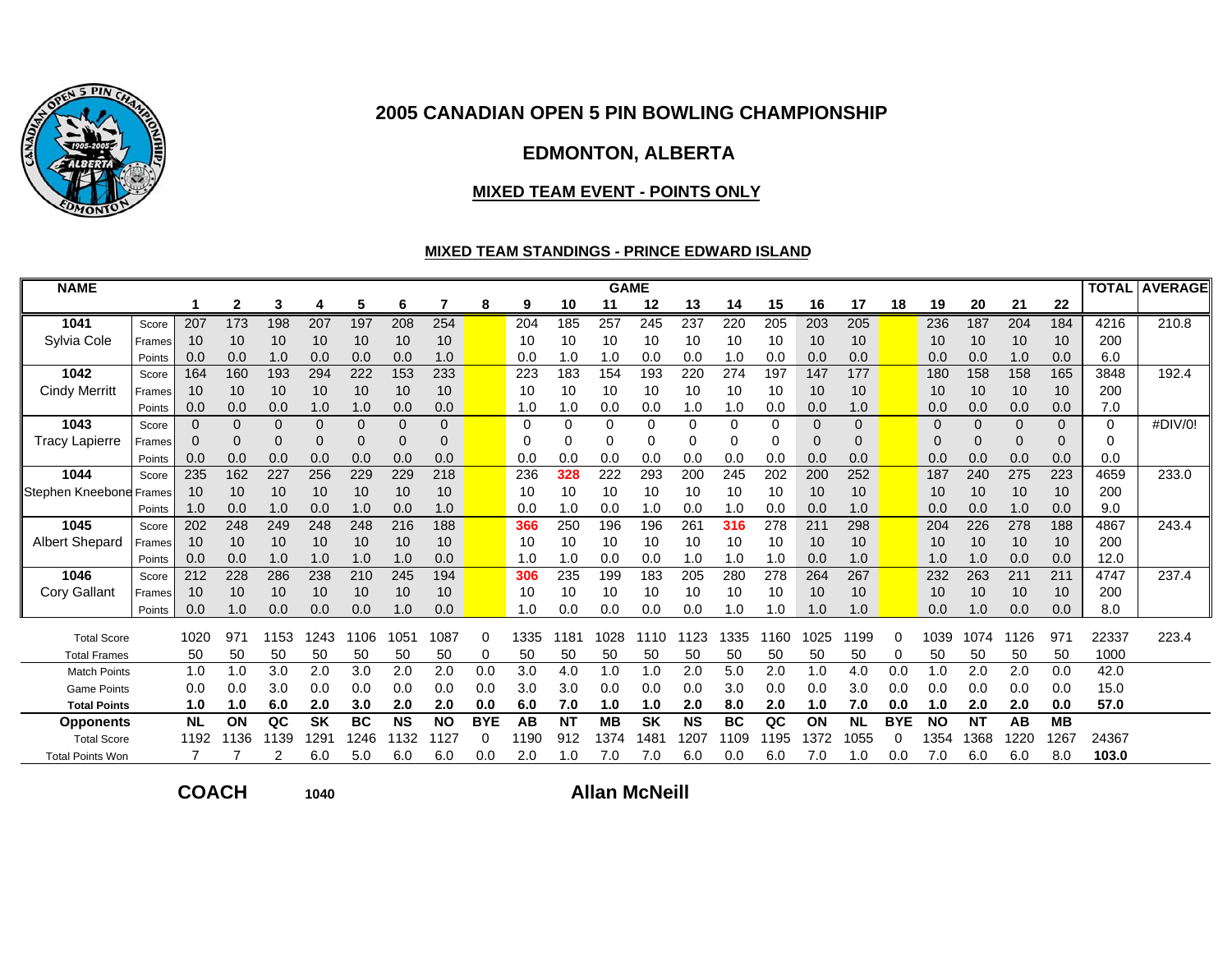

## **EDMONTON, ALBERTA**

#### **MIXED TEAM EVENT - POINTS ONLY**

#### **MIXED TEAM STANDINGS - QUEBEC**

| <b>NAME</b>             |        |           |           |      |              |            |           |                |      |           |                  |           | <b>GAME</b> |           |            |      |           |           |                |           |           |           |              | <b>TOTAL</b> | <b>AVERAGE</b> |
|-------------------------|--------|-----------|-----------|------|--------------|------------|-----------|----------------|------|-----------|------------------|-----------|-------------|-----------|------------|------|-----------|-----------|----------------|-----------|-----------|-----------|--------------|--------------|----------------|
|                         |        |           | 2         | 3    | 4            | 5          | 6         | 7              | 8    | 9         | 10               | 11        | 12          | 13        | 14         | 15   | 16        | 17        | 18             | 19        | 20        | 21        | 22           |              |                |
| 841                     | Score  | 240       | 242       | 306  | 255          |            | 271       | 248            | 260  | 246       | 250              | 264       | 204         | 0         |            | 260  | 251       | 365       | 248            | 270       | 350       | 248       | 252          | 5030         | 264.7          |
| <b>Nathalie Parent</b>  | Frames | 10        | 10        | 10   | 10           |            | 10        | 10             | 10   | 10        | 10               | 10        | 10          | 0         |            | 10   | 10        | 10        | 10             | 10        | 10        | 10        | 10           | 190          |                |
|                         | Points | 0.0       | 0.0       | 1.0  | 1.0          |            | 1.0       | 1.0            | 1.0  | 0.0       | 0.0              | 1.0       | 0.0         | 0.0       |            | 1.0  | 1.0       | 1.0       | 1.0            | 1.0       | 1.0       | 1.0       | 1.0          | 14.0         |                |
| 842                     | Score  | 82        | $\Omega$  | 150  | 223          |            | 228       | 277            | 286  | 378       | 243              | 225       | 90          | 301       |            | 201  | 108       | 233       | 206            | 232       | 301       | 291       | 274          | 4329         | 251.7          |
| <b>Natalie Trudel</b>   | Frames | 5         |           | 8    | 10           |            | 10        | 10             | 10   | 10        | 10               | 10        | 5           | 10        |            | 10   | 4         | 10        | 10             | 10        | 10        | 10        | 10           | 172          |                |
|                         | Points | 0.0       | 0.0       | 0.0  | 0.0          |            | 1.0       | 0.0            | 1.0  | 1.0       | 1.0              | 0.0       | 0.0         | 1.0       |            | 0.0  | 0.0       | 0.0       | 0.0            | 1.0       | 1.0       | 1.0       | 1.0          | 9.0          |                |
| 843                     | Score  | 88        | 235       | 197  | 293          |            | 246       | 254            | 265  | 82        | 0                | 0         | 263         | 304       |            | 61   | 240       | 298       | 139            | 56        | 88        | 124       | 199          | 3432         | 236.7          |
| Julie Bellefeuille      | Frames | 5         | 10        | 10   | 10           |            | 10        | 10             | 10   | 5         | 0                | 0         | 10          | 10        |            | 4    | 10        | 10        | 8              | 3         | 5         | 5         | 10           | 145          |                |
|                         | Points | 0.0       | 1.0       | 0.0  | 1.0          |            | 1.0       | 1.0            | 0.0  | 0.0       | 0.0              | 0.0       | 1.0         | 1.0       |            | 0.0  | 0.0       | 1.0       | 0.0            | 0.0       | 0.0       | 1.0       | 0.0          | 8.0          |                |
| 844                     | Score  | 208       | 227       | 197  | 0            |            | 203       | 224            | 90   | 225       | 232              | 249       | 260         | 298       |            | 231  | 320       | 223       | 60             | 247       | 212       | 277       | 200          | 4183         | 236.3          |
| Guillaume Séguin        | Frames | 10        | 10        | 10   | 0            |            | 10        | 10             | 5    | 10        | 10               | 10        | 10          | 10        |            | 10   | 10        | 10        | $\overline{2}$ | 10        | 10        | 10        | 10           | 177          |                |
|                         | Points | 1.0       | 1.0       | 1.0  | 0.0          |            | 0.0       | 1.0            | 0.0  | 0.0       | 1.0              | 1.0       | 1.0         | 1.0       |            | 1.0  | 1.0       | 1.0       | 1.0            | 1.0       | 0.0       | 1.0       | 1.0          | 15.0         |                |
| 845                     | Score  | 295       | 228       | 229  | 245          |            | 85        | 140            | 295  | 241       | 293              | 235       | 239         | 221       |            | 186  | 219       | 244       | 219            | 228       | 203       | 211       | 216          | 4472         | 243.0          |
| Guy Lafrenière          | Frames | 10        | 10        | 10   | 10           |            | 4         | $\overline{7}$ | 10   | 10        | 10               | 10        | 10          | 10        |            | 6    | 10        |           | 10             | 10        | 10        | 10        | 10           | 184          |                |
|                         | Points | 1.0       | 0.0       | 0.0  | 1.0          |            | 0.0       | 0.0            | 1.0  | 1.0       | 0.0              | 0.0       | 0.0         | 0.0       |            | 0.0  | 0.0       | 0.0       | 0.0            | 0.0       | 0.0       | 0.0       | 0.0          | 4.0          |                |
| 846                     | Score  | 222       | 211       | 60   | 210          |            | 122       | 70             | 78   | 108       | 309              | 204       | 77          | 293       |            | 256  | 105       | 40        | 215            | 107       | 140       | 89        | $\mathbf{0}$ | 2916         | 220.9          |
| Maurice Girouard        | Frames | 10        | 10        | 2    | 10           |            | 6         | 3              | 5    | 5         | 10               | 10        | 5           | 10        |            | 10   | 6         | 3         | 10             |           | 5         | 5         | $\mathbf 0$  | 132          |                |
|                         | Points | 1.0       | 0.0       | 0.0  | 0.0          |            | 0.0       | 0.0            | 0.0  | 0.0       | 1.0              | 1.0       | 0.0         | 0.0       |            | 1.0  | 0.0       | 0.0       | 1.0            | 0.0       | 0.0       | 0.0       | 0.0          | 5.0          |                |
| <b>Total Score</b>      |        | 1135      | 143       | 1139 | 226          | 0          | 1155      | 1213           | 1274 | 280       | 1327             | 177       | 1133        | 1417      |            | 1195 | 1243      | 1403      | 1087           | 140       | 1294      | 1240      | 1141         | 24362        | 243.6          |
| <b>Total Frames</b>     |        | 50        | 50        | 50   | 50           | 0          | 50        | 50             | 50   | 50        | 50               | 50        | 50          | 50        |            | 50   | 50        | 50        | 50             | 50        | 50        | 50        | 50           | 1000         |                |
| <b>Match Points</b>     |        | 3.0       | 2.0       | 2.0  | 3.0          | 0.0        | 3.0       | 3.0            | 3.0  | 2.0       | 3.0              | 3.0       | 2.0         | 3.0       | 0.0        | 3.0  | 2.0       | 3.0       | 3.0            | 3.0       | 2.0       | 4.0       | 3.0          | 55.0         |                |
| <b>Game Points</b>      |        | 0.0       | 0.0       | 0.0  | 3.0          | 0.0        | 3.0       | 0.0            | 3.0  | 3.0       | 3.0              | 3.0       | 0.0         | 3.0       | 0.0        | 3.0  | 0.0       | 3.0       | 0.0            | 0.0       | 0.0       | 3.0       | 0.0          | 30.0         |                |
| <b>Total Points</b>     |        | 3.0       | 2.0       | 2.0  | 6.0          | 0.0        | 6.0       | 3.0            | 6.0  | 5.0       | 6.0              | 6.0       | 2.0         | 6.0       | 0.0        | 6.0  | 2.0       | 6.0       | 3.0            | 3.0       | 2.0       | 7.0       | 3.0          | 85.0         |                |
| <b>Opponents</b>        |        | <b>NS</b> | <b>SK</b> | PE   | ON           | <b>BYE</b> | <b>NO</b> | <b>NL</b>      | AB   | <b>BC</b> | <b>MB</b>        | <b>NT</b> | ON          | <b>NO</b> | <b>BYE</b> | PE   | <b>SK</b> | <b>NS</b> | AB             | <b>NL</b> | <b>MB</b> | <b>BC</b> | <b>NT</b>    |              |                |
| <b>Total Score</b>      |        | 1148      | 1268      | 1153 | $22^{\circ}$ | 0          | 1112      | 1217           | 1187 | 270       | 120 <sup>-</sup> | 1113      | 1353        | 166       |            | 1160 | 1390      | 126       | 1150           | 192       | 1323      | 1005      | 117′         | 23926        |                |
| <b>Total Points Won</b> |        | 5         |           | 6    | 2.0          | 0.0        | 2.0       | 5.0            | 2.0  | 3.0       | 2.0              | 2.0       | 6.0         | 2.0       | 0.0        | 2.0  | 6.0       | 2.0       | 5.0            | 5.0       | 6.0       | 1.0       | 5.0          | 75.0         |                |

**COACH**

**<sup>840</sup> Daniel Lamarche**